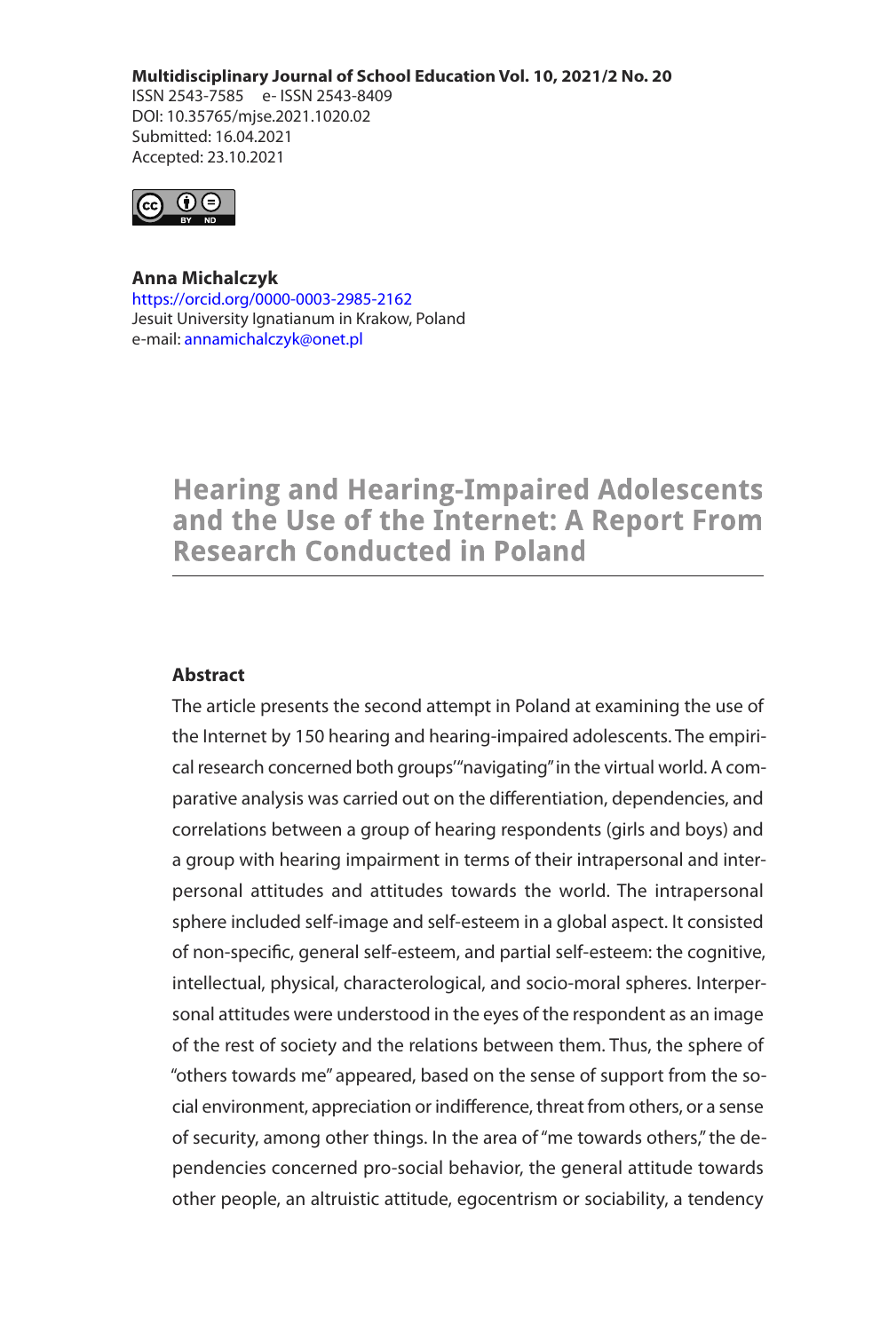to isolate oneself, aggression or a lack of aggressive behavior, problematic use of the Internet – an adaptation of IAT A. Young, which measures a subject's sense of loneliness by De J. Gierveld – content sought on the Internet, the positive aspects of using the Internet, risks associated with it, and addiction.

Keywords: deafness, Internet, addiction adolescent

## **Introduction**

When in the 1960s Marshall McLuhan coined the term "global village" and predicted the digital revolution, hardly anyone was willing to admit that a real breakthrough was approaching and that we were gradually entering a new information age. This "global village" was supposed to shorten the distance between people, provide unlimited access to information, and open a new way to communicate on a global scale. Today, when Internet access is quick and expected, it can be considered an absolutely integral part of the functioning of most of us. Thanks to this tool, the virtual world has become more and more similar to the real world over the years. Due to this similarity, millions of users – children, adolescents, adults, and seniors – are now taking advantage of the many opportunities offered by the Internet. Interestingly, the age criterion is not the only decisive one here. The unique and unlimited technological possibilities also attract people with a range of disabilities.

The media around the world talk more and more about the problems of people with hearing impairment, and there are laws and regulations to facilitate their daily existence. Recognizing the difficulties of this social group, specialists and politicians work in a number of ways to enable free access to goods and various social institutions and to eliminate all barriers (Holmstrom & Schonstrom, 2017). In our empirical research, analysis, and (re)interpretations, we referred to hearing and hearing-impaired adolescents and their Internet use. It is extremely difficult for hearing people to understand the world of the deaf and its realities. The deaf live among us, but the language, communication, educational, cultural,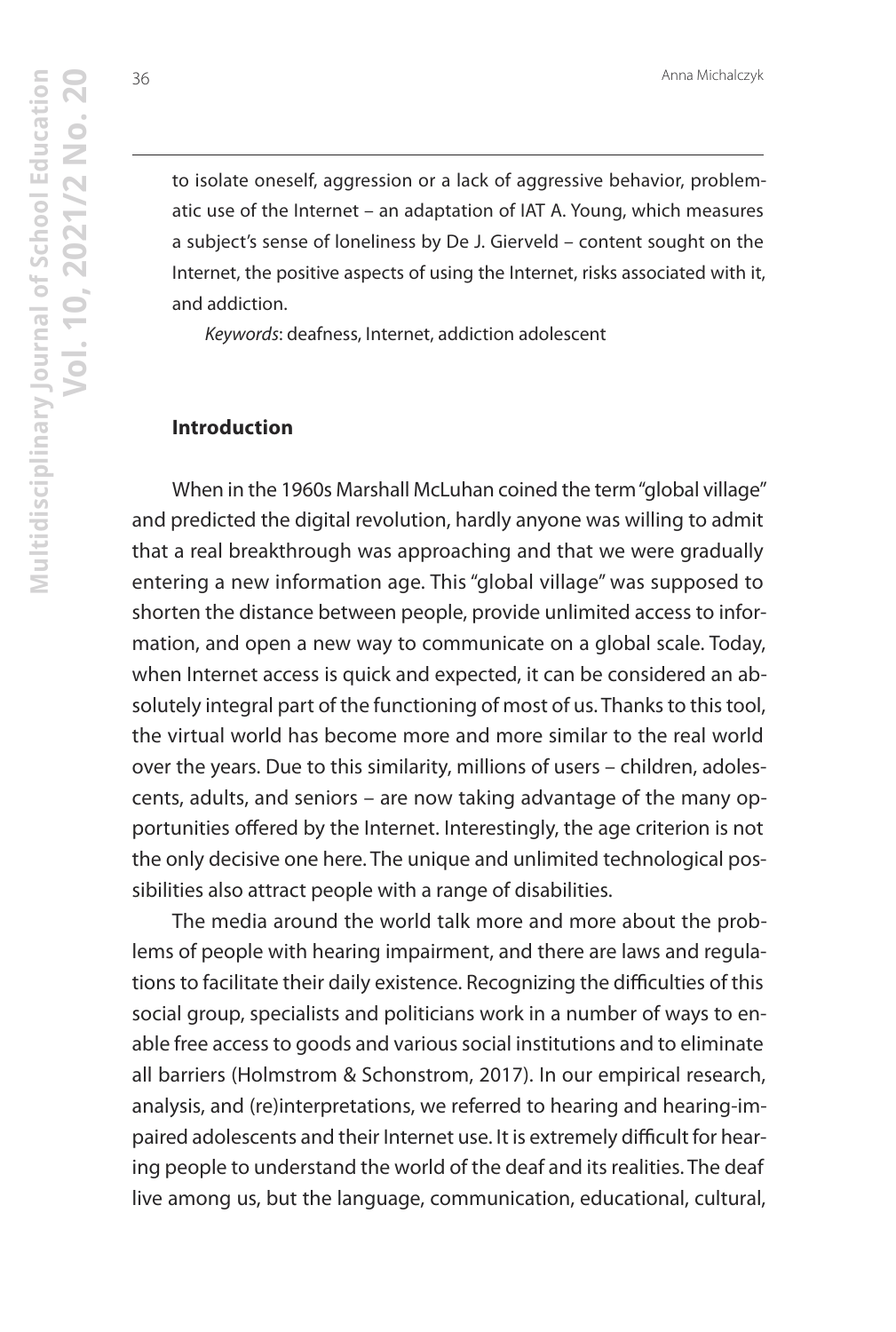and conceptual barriers does not integrate but separates them from the rest of society (McKee et al., 2013; Knoors et al., 2019). Polish (Plutecka 2015; Jagoszewska 2016; Bartnikowska 2010; Woynarowska 2010; Cytowska 2012; Krakowiak & Dziurda-Multan, 2006) and foreign studies (e.g., Long et al., 2021; Allen et al., 2016) have indicated reluctance and difficulties in understanding and communicating with them, which causes a feeling of loneliness and isolation, for example, among 50,000 children in the UK (Daniels, 2019). The innovative research on the subject includes a project by Chilean, Colombian, and Spanish scientists on the Internet of Things for children with hearing impairment. By presenting tangible user interfaces of TUI, (Talkative User Interface) the authors presented a non-traditional way of interacting with digital technology. The Internet of Things can help children develop emotional, psychosocial, psychomotor, cognitive, and visual skills. A high level is achieved through interactive communication and building social and emotional skills (Cano et al., 2020). On the other hand, analyses of descriptive and inferential statistics in a Nigerian cross-sectional study on the quality of life of deaf and hearing-impaired students from the Ibadan metropolitan area indicate poor quality of life in 57.8%. Stigmatization and discrimination contribute to this, whereas participation in community and social interactions between the two groups is promoted. Students at special high schools who grew up in higher-income families can count on a better quality of life (Jaiyeola & Adeyemo, 2018).

As a result of many changes that have occurred over the past few years, people with hearing impairment have integrated into the larger community. To a large extent, this state of affairs is related to unlimited Internet access; their online presence has become more and more visible. The emerging websites or forums for users with hearing impairment are places where they make new acquaintances – not only among other deaf people, but also among their hearing peers. Therefore, the hearingimpaired interact with the environment of hearing people using this medium (Krause, 2011). They look for current information, entertainment, and job offers online, but most of all for new friends, often with similar disabilities. The difference, however, is that this contact is in fact limited

37

**THEMATIC ARTICLES**

**Special Needs in Various Educational Systems**

pecial Needs in Various Educational Systems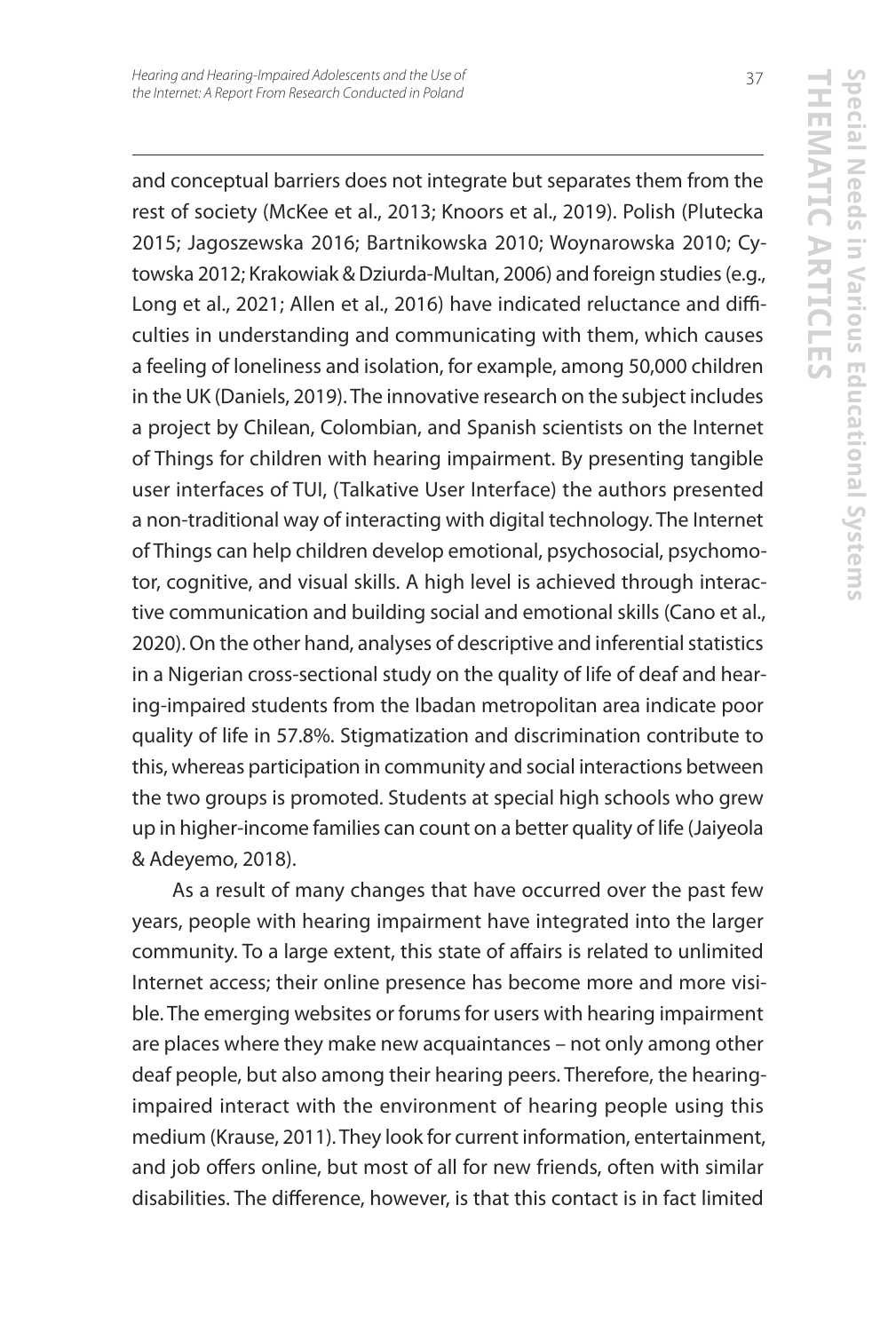Anna Michalczyk

38

to those closest to them – peers and neighbors – and sometimes to random people. On the other hand, on the web, the possibilities of making contact are endless. Young people want to become an equal virtual user, create and build a specific virtual environment, arrange a synergistic space, seek answers to the changing reality, participate in the exchange of thoughts, and immerse themselves as much as possible in the secrets of innovative digitization. The smart phone applications, instant messengers, and programs available on the market use timeless and easily understood symbols. The trends in communication, on the other hand, are moving towards more and more abbreviated statements, using emoticons and single words.

It would seem that using this form of communication and the opportunities offered by the web would be perceived as particularly attractive for these people. Aronson (2009) called humans social beings, seeing in the Internet a chance to satisfy the social needs of society. He also drew attention to the dangers of using this medium without reflection. These dangers are valid for all social groups, including hearing-impaired people. In his theory, McLuhan formulated the statement that modern media have become an extension of the human senses. So, are they particularly significant for people with sensory disabilities? The period of adolescence is difficult and full of challenges. The search for social acceptance and confirmation of one's value in the eyes of other people is characteristic of this developmental period. Interdisciplinary research on children and adolescents with hearing impairment (e.g., Mekonnen et al., 2015; Movallali et al., 2018) indicates that their functioning is clearly related to specific social and emotional problems. The so-called theory of mind holds that the skillful understanding and use of symbolism creates a common field of attention and separates one's thoughts and needs from the perspective of another person. In one word, the theory of mind is based on the ability to look beyond one's own point of view and to understand what the other person is about and how their intentions are presented (Stachyra, 2010). Therefore, by analyzing the results and interpretation of Polish and foreign empirical research (Podgórska-Jachnik, 2013; Kobosko, 2018; Plutecka, 2015; Young et al., 2008), we discover that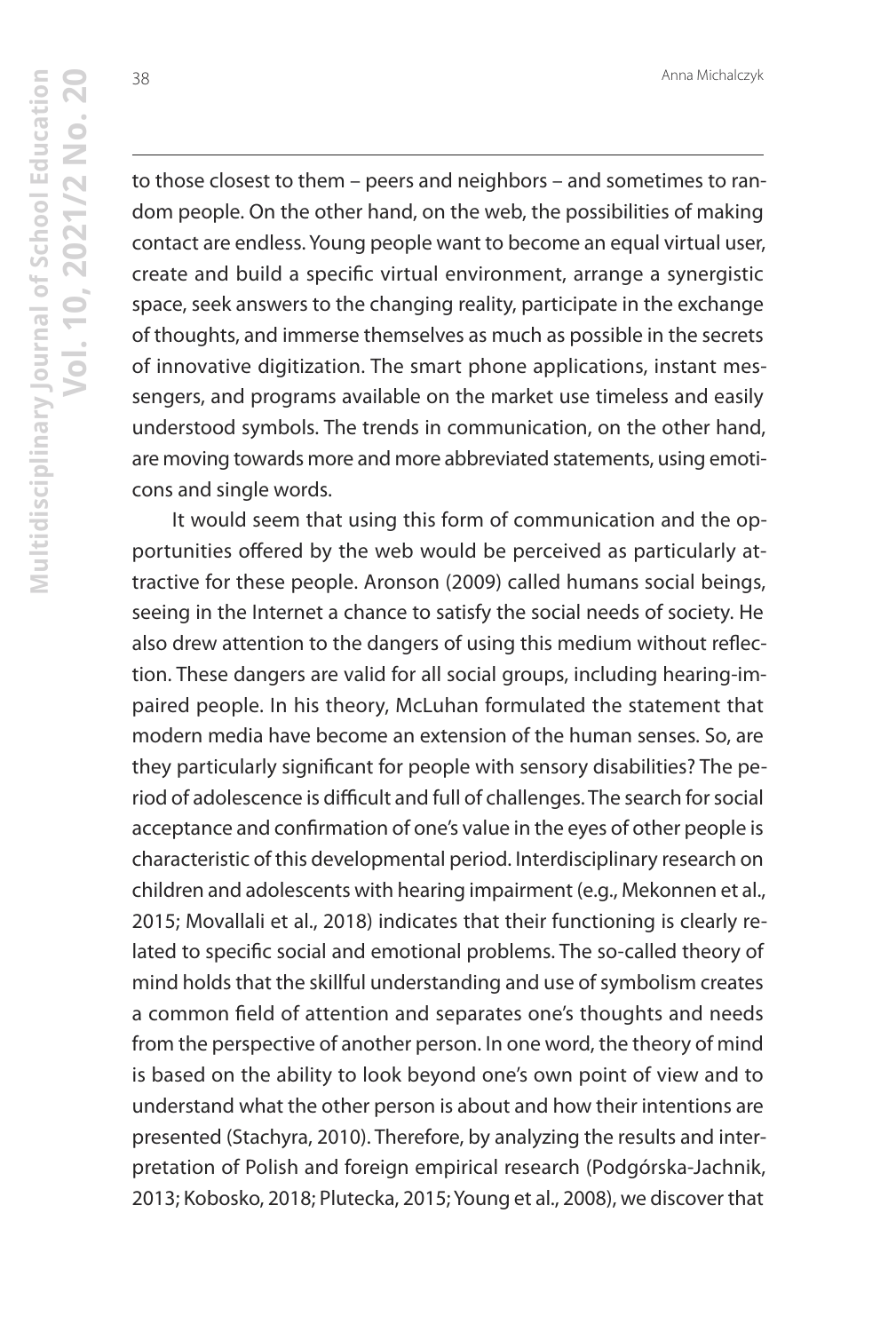**THEMATIC ARTICLES**

**Special Needs in Various Educational Systems**

pecial Needs in Various Educational Systems

depending on the families and in what environment the deaf children were brought up, there are clear differences in terms of their emotional and social functioning. Teenagers who lived in hearing families usually demonstrate less adaptation than deaf children growing up in deaf families. Moreover, they are exposed to numerous mental problems that can manifest in controlling emotions, self-esteem and self-image, or the aforementioned social competences (Calderon & Greenberg, 2003: 182; Fellinger et al., 2012: 1040). The emotional regulation in this group is characterized by marked impulsiveness and difficulties in controlling it, as well as aggression. Most tend to have negative emotions and low self-esteem. These factors favor the inhibition of the ability to verbalize emotions, which is necessary in the process of regulating them (Dyck & Denver, 2003). Self-image and self-esteem are negative and most often inadequate. As Movallali et al. (2018) rightly pointed out, in this situation there are often additional feelings of loneliness, alienation, and isolation. The level of self-acceptance and self-image may be inflated. This, in turn, is associated with narcissistic disorder, which is more common in hearingimpaired adolescents than in their hearing peers. The former group has firmly limited patterns of social and individual behavior, limited social roles, and less empathy and adequate behavior in interaction with others. In this group, behavioral disorders are more common: tendencies to engage in risky behavior, seeking strong stimuli, aggression towards people and animals, theft, fraud, damage to property, and slightly more serious oppositional and defiant disorders, attention deficit, and hyperactivity. Hearing-impaired adolescents are more likely to be rejected by their peers. They may experience unpleasant situations of ridicule or stigmatization related to their deafness. Long-term behavior of this nature may lead to social phobias, neuroses, or emotional or mental disorders (Kobosko, 2018).

Despite the growing social awareness of people with disabilities and numerous social campaigns aimed at integrating them with the general public, it still happens that these people are treated as a completely separate group, defined by a specific disability. The most common explanation for this is the still-functioning myths and stereotypes that stand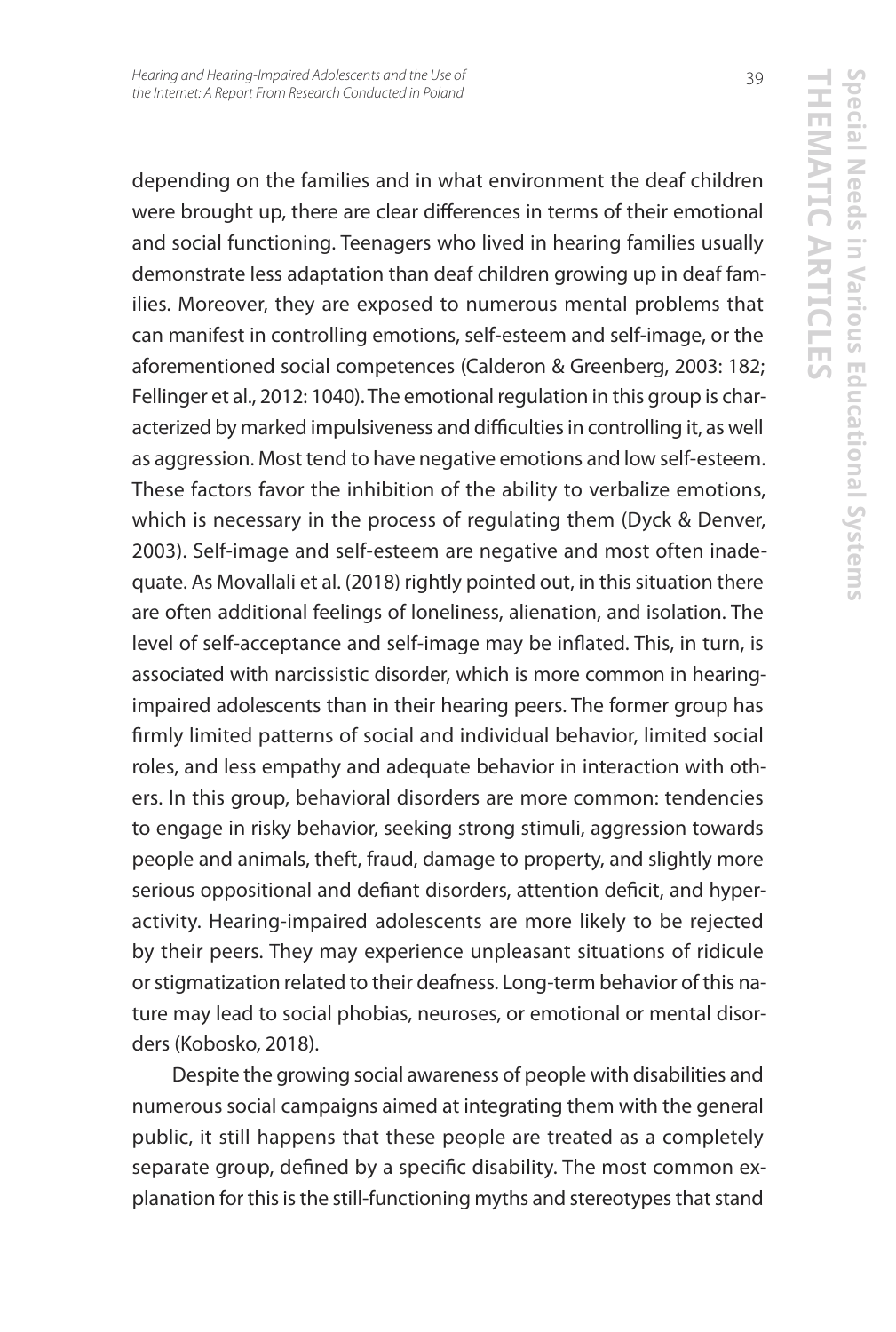in opposition to attempts to integrate the two environments. The concept of integration itself can be understood in many ways, but it usually comes down to the key principle of acceptance and recognition of any differences in behavior and communication (Wójcik, 2008). Disorders in this area result in a significant deterioration in the social functioning of adolescents. There is a risk that they will lock themselves in safe and predictable patterns in order to avoid the anxiety and emotional tension associated with interpersonal contact (Padden, 2015). This situation may become the beginning of social isolation and avoidance of contact with an adolescent's social environment, in which interactions are governed by laws that are incomprehensible to them. Another aspect that develops adaptive abilities is the support of the closest family environment. It is the family, as the first social group to which a young person belongs, that equips them with interpersonal skills and teaches them how to function in the larger society. The young person's self-esteem also develops within their immediate family and in the case of people with hearing impairment, it turns out that it is most often inadequate and underestimated (Dyck & Denver, 2003). These factors can inhibit the ability to verbalize emotions or openly communicate one's needs, desires, or fears and can increase feelings of alienation, isolation, and loneliness.

## **Method**

The main aim of the research is to find differences in the use of the Internet between hearing-impaired and hearing adolescents. The main goal also included the assumption that some differences between the groups (e.g., the level of self-esteem, area of social position, and area of negative emotions) may be the key to this important issue.

#### *2.1. Research Hypotheses*

Our research topic includes various conditions for using the Internet. Several main and detailed problems and hypotheses were selected for the research: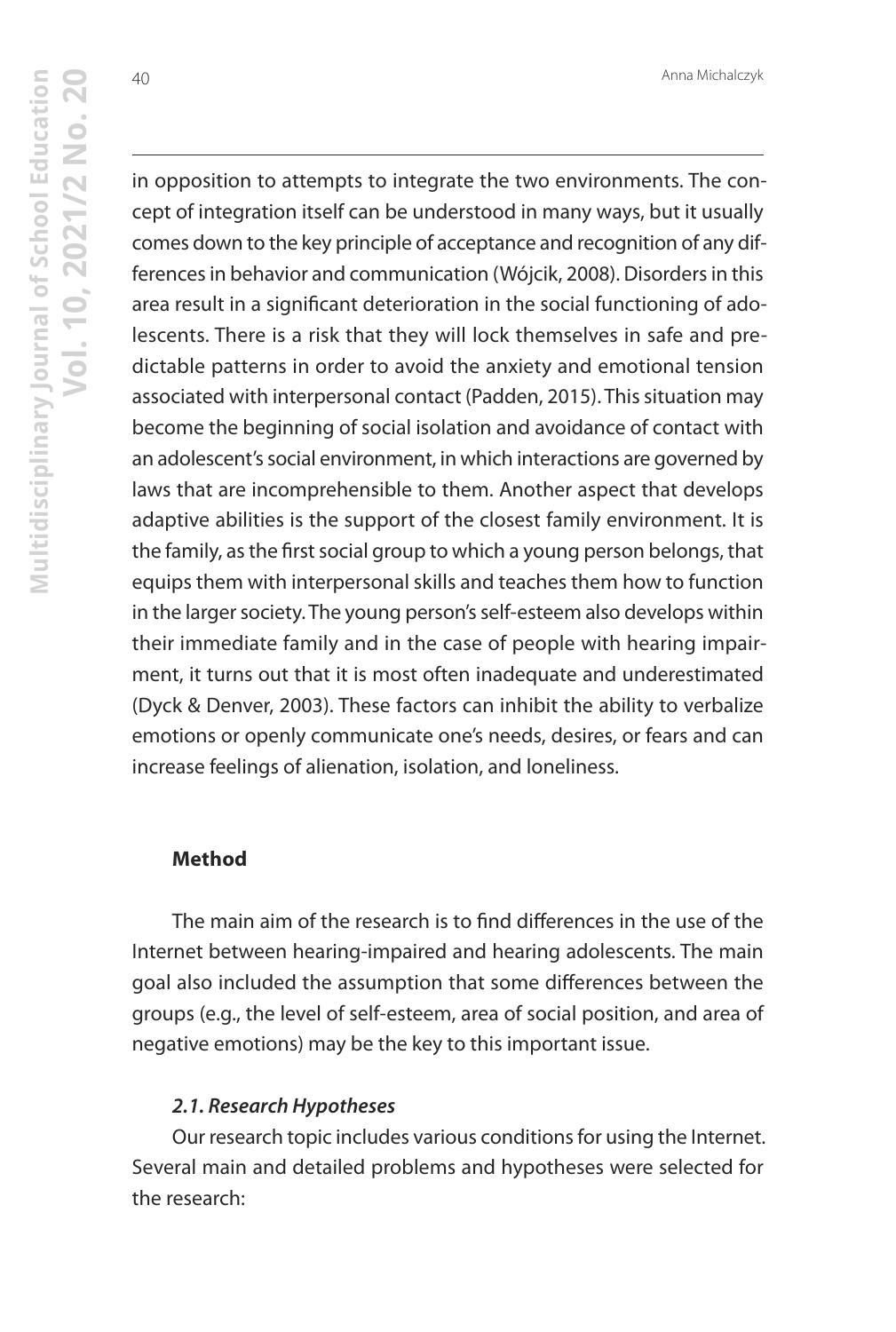- P1: What personal factors differentiate the use of the Internet of the young people in the study group?
- P2: Do the physical, socio-moral, characterological spheres, support from others, lack of a sense of threat, pro-sociality, aggressiveness, meaning and organization of the world, goodwill of the world, sense of effectiveness, lack of a sense of helplessness, self-esteem, interpersonal relations, attitude to the external world, or feeling of loneliness correlate with the way the two groups use the Internet and to what extent?
- P3: What non-personal factors significantly determine the use of the Internet by young people in the two groups?
- P4: Is the absence of hearing impairment correlated with problematic Internet use and to what extent? Do the respondents' age or gender determine their problematic use of the Internet and to what extent?
- H1: Selected personality factors determine the way the Internet is used by adolescents.
- H2: Selected non-personality factors determine the way the Internet is used by adolescents.
- H3: A lack of hearing impairment is correlated with problematic Internet usage, as are age and gender.

The dependent variable was the use of the Internet by hearing and hearing-impaired adolescents; the independent variables were personality factors; and the mediating variables were non-personality factors.

## *2.2. Instruments*

The research used quantitative methods – testing methods and questionnaires – namely, the "Problematic Internet Use Test" (PUI), which is an original adaptation of Kimberly Young's "Internet Addiction Test," the "Questionnaire of Intrapersonal and Interpersonal Attitudes and Attitudes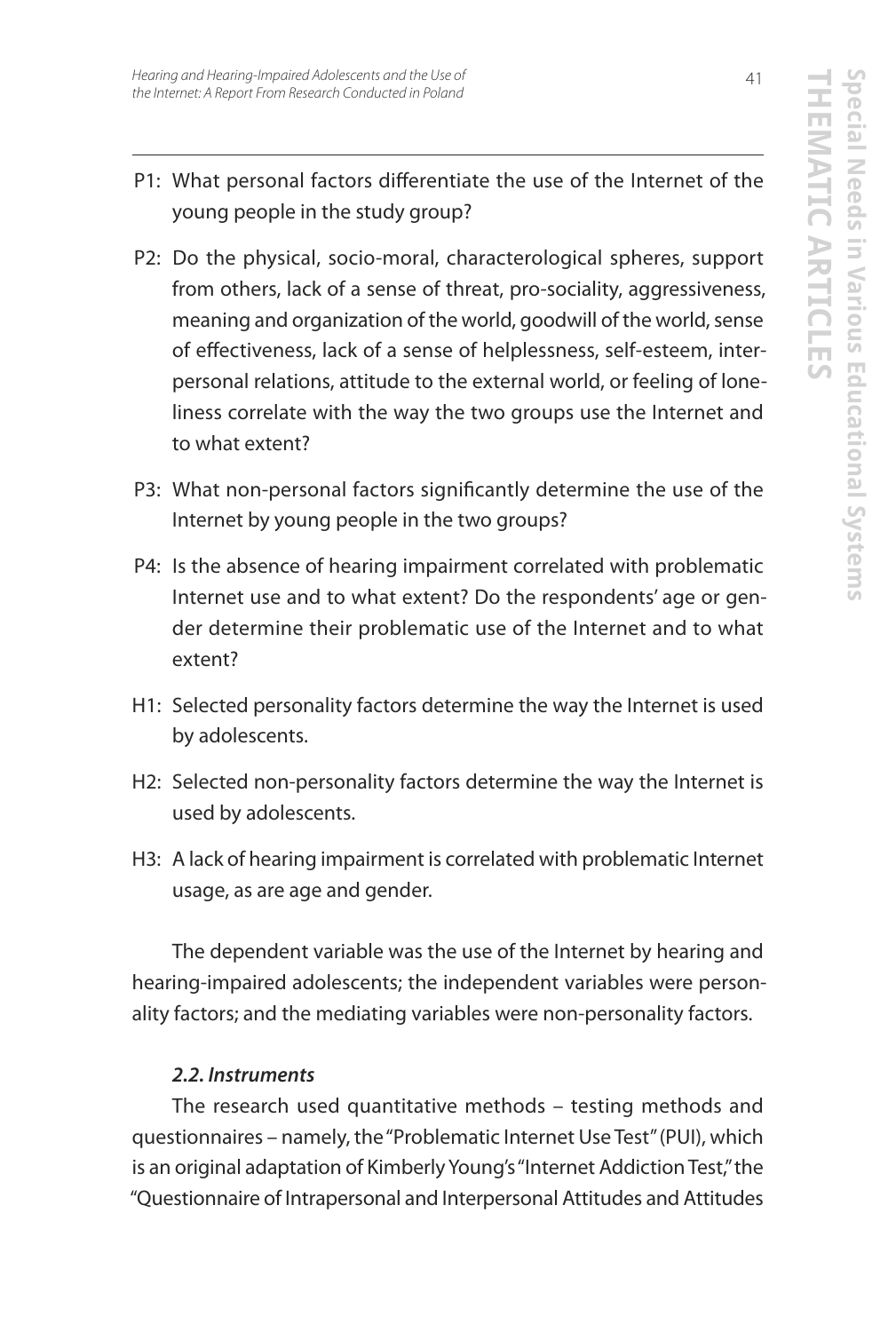towards the World" (KNIIS) by Bartłomiej Gołek, and the "Scale for Measuring the Sense of Loneliness" (SPS) by Jenny de Jong Gierveld.

### *2.3. Participants*

The subject of Internet use among adolescents has been raised many times in research performed in Poland and abroad. Studies have been conducted by Czyż and Plutecka (2018) – social activity of deaf adolescents on the Internet; educational audiophonology, Improve (2012) – personality determinants of Internet addiction; (Barłóg, 2015) – problematic Internet addiction; (Wójcik, 2017) – using Internet by Polish youth – the grounded theory method; (Majchrzak, Ogińska-Bulik, 2010) – risky behaviors related to cyberspace – Polish adaptation of the Internet Addiction Test; (Augustynek 2010) – computer addiction; (Morbitzer 2018) – benefits and threats online. Diagnosis, prevalence, therapy. Among foreign publications in this area, topics related to young people being addicted to using the Internet and other related risks prevail (e.g., Ranaeiy et al., 2016; Castellacci & Tveito, 2018; McDool et al., 2020; Greenfield, 2011; Kim et al., 2008; Livingstone et al., 2011). All Polish studies, however, referred to non-disabled pupils or students. The novel issue of Internet usage among people with hearing impairment has yet to be fully researched. It is difficult, but most of all it has been overlooked and ignored. Therefore, we decided to take up this task and present our research results. The subject of our empirical research was the diagnosis, possibilities and specificity of functioning hearing and hearing-impaired adolescents, aged 15–20, using the Internet. The aim of the research was to search for differences, correlations, and dependencies in the use of the Internet (style, effectiveness, positive and negative aspects, threats, and risk of addiction) as well as personality and non-personality factors, sense of well-being, interpersonal relations, and social involvement between the two intentionally selected groups. The study group consisted of 150 respondents ranging in age from 15 to 18 years: 75 hearing people and 75 hearing-impaired people.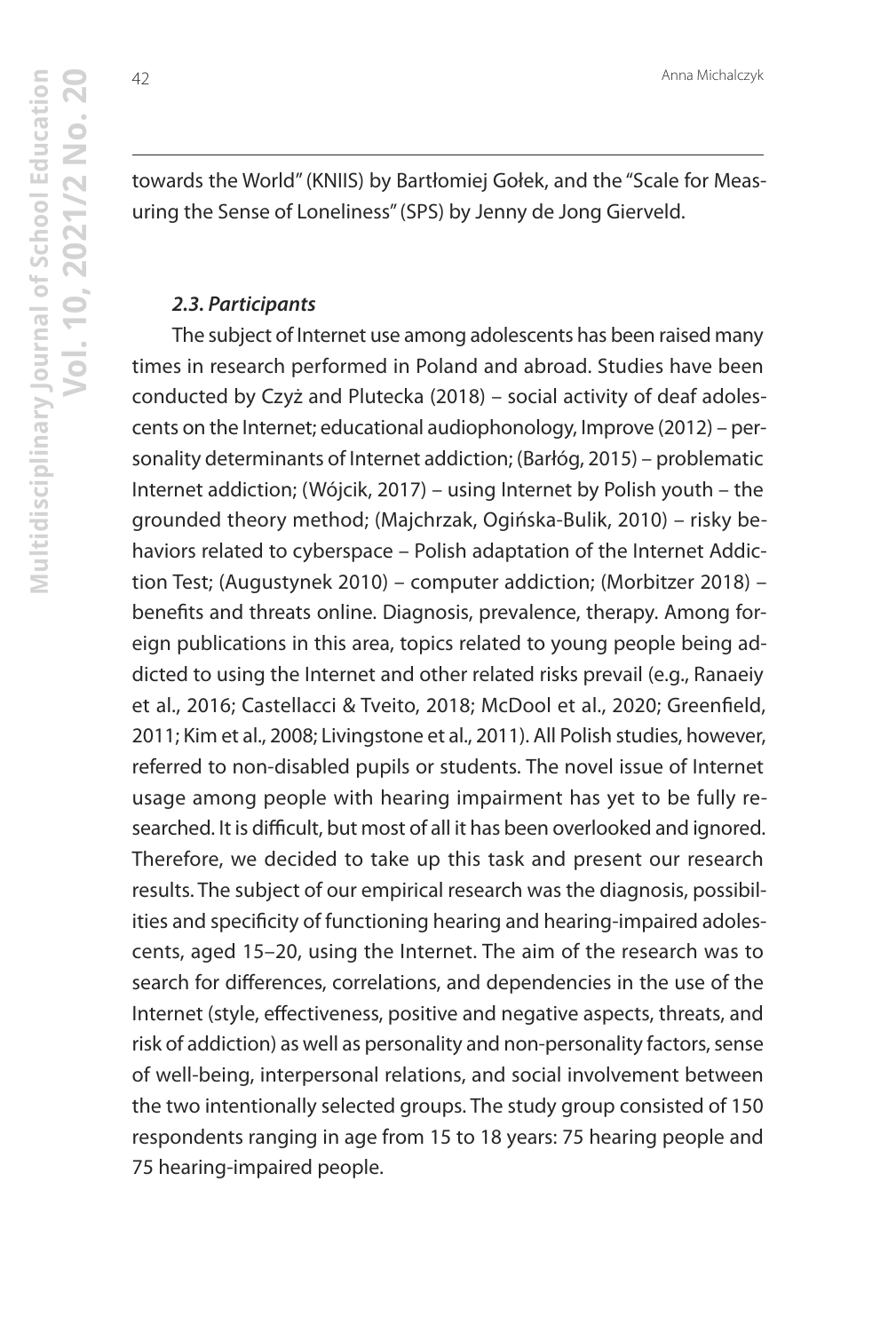## **Results**

The youth participating in the research attended mass and special boarding schools in the Małopolskie, Wielkopolskie, and Podkarpackie provinces in Poland. The KNIIS questionnaire covered the following areas of self-esteem: self-esteem in the cognitive/intellectual sphere (SPI), selfesteem in the physical sphere (SF), self-esteem in the socio-moral sphere (SSM), self-esteem in characterology (SCH), support and appreciation from others (WS), no sense of threat (BZA), prosociality (PROS), lack of aggressiveness (BAGR), reasonableness and self-organization of the world (SZS), goodwill of the world (PrzS), sense of effectiveness (PoczS), lack of a feeling of helplessness (BPB), and global self-esteem (SSS). The SPS questionnaire distinguished the general area, the area of social position, and the area of negative emotions. The relationships between the variables (correlations) were analyzed separately in two groups. The analysis was preceded by a statistical description of the two study groups. Parametric tests of statistical significance were used because their assumptions were met. Student's  $t$  test was used to analyze the intergroup differences and Pearson's r correlation was used. Assumptions about the normality of the distribution and homogeneity of the variance are not important when the samples are large (over 30 people) and relatively equal (King & Minium, 2009).

| <b>Dependent</b><br>variable | Average |           | <b>Standard deviation</b> |           | t    |                  |
|------------------------------|---------|-----------|---------------------------|-----------|------|------------------|
|                              |         | <b>NS</b> |                           | <b>NS</b> |      | $\boldsymbol{p}$ |
| <b>KNIIS SPI</b>             | 15.61   | 11.78     | 1.89                      | 2.23      | 7.92 | < 0.001          |
| <b>KNIIS SF</b>              | 16.17   | 13.08     | 1.78                      | 2.07      | 6.81 | < 0.001          |
| <b>KNIIS SSM</b>             | 14.58   | 12.57     | 1.75                      | 1.85      | 4.79 | < 0.001          |
| <b>KNIIS SCH</b>             | 14.69   | 13.16     | 1.83                      | 2.41      | 3.05 | 0.003            |

# **Table 1. Analysis of the Differences Between the Female Respondents With Hearing Impairment (NS) and the Group of Hearing Female Respondents (S)**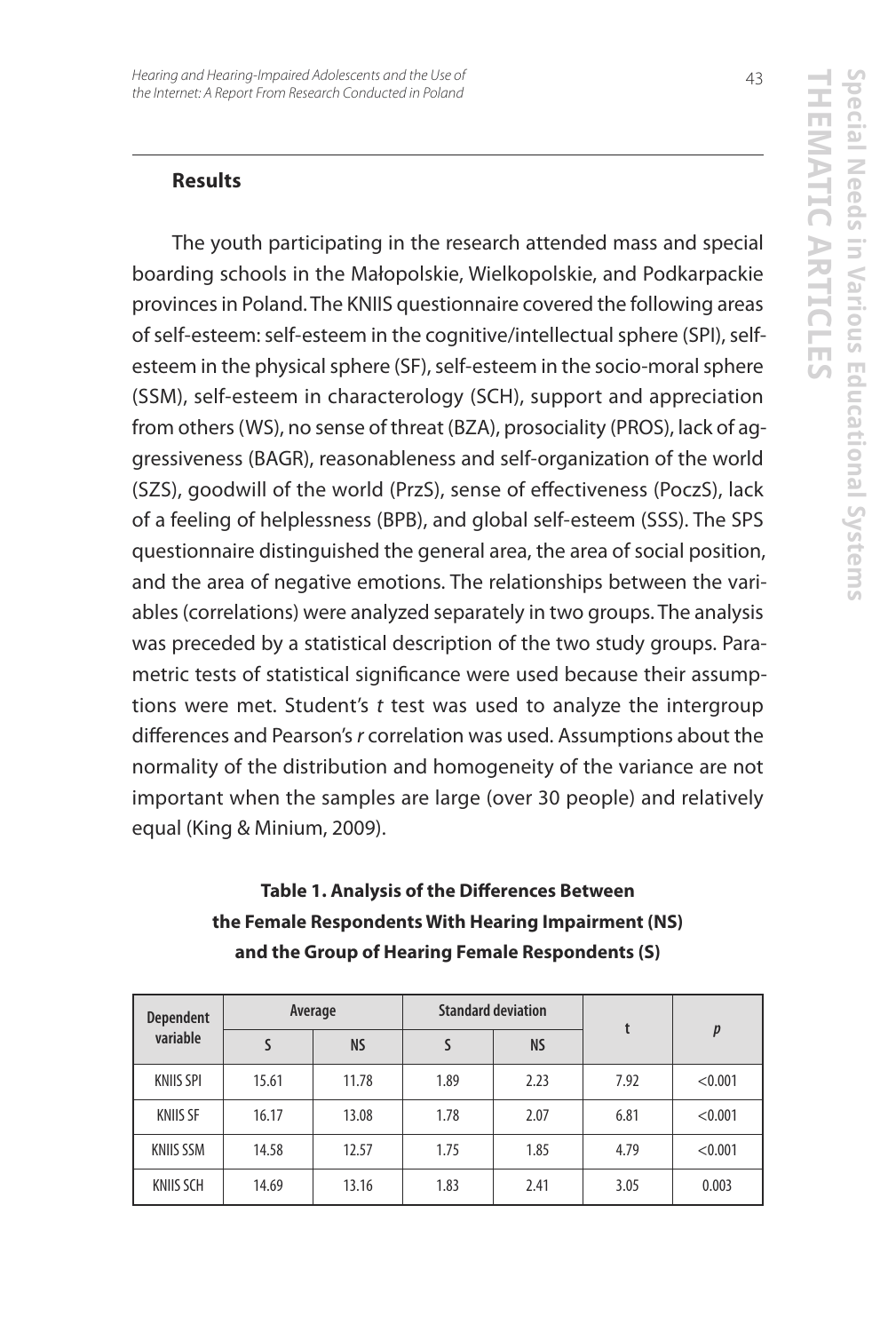| <b>KNIIS WS</b>      | 17.00 | 10.32 | 2.39  | 1.68 | 13.82    | < 0.001 |
|----------------------|-------|-------|-------|------|----------|---------|
| <b>KNIIS BZA</b>     | 16.03 | 10.84 | 2.44  | 1.89 | 10.16    | < 0.001 |
| <b>KNIIS PROS</b>    | 15.17 | 13.81 | 2.65  | 2.07 | 2.44     | 0.017   |
| <b>KNIIS BAGR</b>    | 12.25 | 8.43  | 1.61  | 1.44 | 10.67    | < 0.001 |
| <b>KNIIS SZS</b>     | 13.47 | 9.59  | 1.44  | 1.88 | 9.87     | < 0.001 |
| <b>KNIIS PrzS</b>    | 13.31 | 9.65  | 1.82  | 1.87 | 8.46     | < 0.001 |
| <b>KNIIS PoczS</b>   | 15.64 | 12.76 | 1.84  | 1.80 | 6.77     | < 0.001 |
| <b>KNIIS BPB</b>     | 14.42 | 10.32 | 2.71  | 2.07 | 7.27     | < 0.001 |
| <b>KNIIS SSS</b>     | 61.06 | 50.59 | 5.25  | 5.21 | 8.54     | < 0.001 |
| <b>KNIIS FI</b>      | 60.44 | 43.41 | 7.16  | 3.01 | 13.32    | < 0.001 |
| <b>KNIIS IWM</b>     | 33.03 | 21.16 | 4.37  | 2.56 | 14.20    | < 0.001 |
| <b>KNIIS JWI</b>     | 27.42 | 22.24 | 3.40  | 2.23 | 7.71     | < 0.001 |
| <b>KNIIS ObrS</b>    | 26.78 | 19.24 | 2.21  | 2.88 | 12.52    | < 0.001 |
| <b>KNIIS OZ</b>      | 30.06 | 23.08 | 4.02  | 2.82 | 8.60     | < 0.001 |
| SPS Neg.<br>emotions | 10.86 | 19.22 | 1.15  | 2.33 | $-19.31$ | < 0.001 |
| SPS Social pos.      | 19.78 | 12.35 | 0.90  | 2.15 | 19.16    | < 0.001 |
| SPS general          | 14.81 | 40.49 | 1.97  | 4.32 | $-32.50$ | < 0.001 |
| PUI                  | 29.00 | 84.57 | 11.60 | 6.58 | $-25.26$ | < 0.001 |

Data on the analysis of differences between the subgroup of girls with hearing impairment and that of hearing-impaired girls are presented in Table 1. The analysis of the data presented in Table 1 shows that all differences between hearing and deaf respondents were statistically significant. The hearing-impaired girls obtained lower values in almost every area of the questionnaires. The largest differences from the KNIIS were related to interpersonal functioning (43.41 points for NS and 60.44 points for S), the sphere of global self-esteem (50.59 points for NS and 61.06 points for S), and the feeling of receiving support from others (17.00 points for S and 10.32 points for NS). In only three areas were the results of girls with hearing impairment significantly higher: the general area of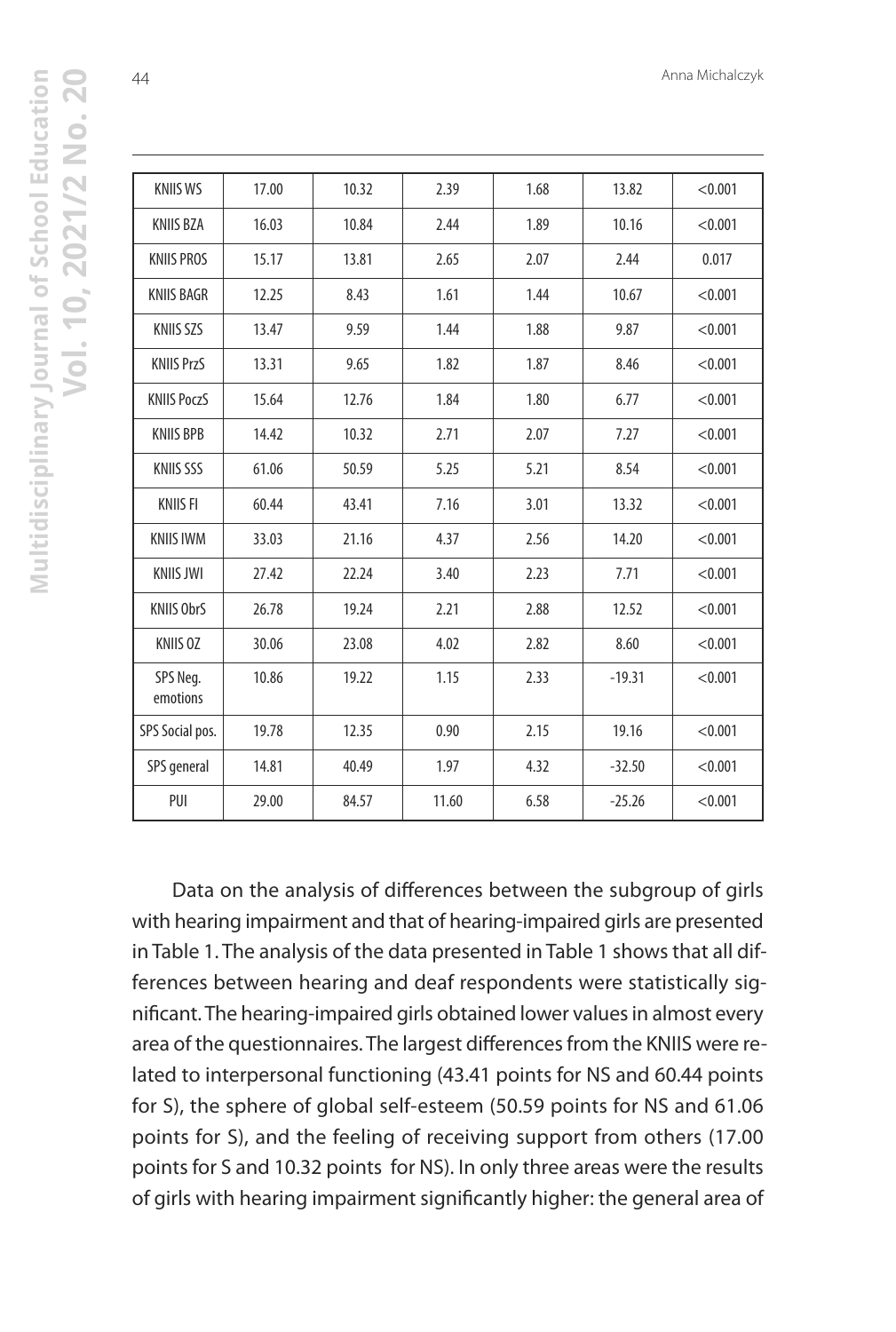risky online behavior (PUI), the general level of loneliness (SPS), and the area of negative emotions (SPS).

| <b>Dependent</b><br>variable | Average |           | <b>Standard deviation</b> |           |          |                  |
|------------------------------|---------|-----------|---------------------------|-----------|----------|------------------|
|                              | S       | <b>NS</b> | S                         | <b>NS</b> | t        | $\boldsymbol{p}$ |
| <b>KNIIS SPI</b>             | 16.10   | 10.89     | 1.87                      | 1.74      | 12.64    | < 0.001          |
| <b>KNIIS SF</b>              | 17.49   | 13.13     | 1.89                      | 2.30      | 9.08     | < 0.001          |
| <b>KNIIS SSM</b>             | 15.51   | 11.87     | 1.79                      | 2.33      | 7.72     | < 0.001          |
| <b>KNIIS SCH</b>             | 15.21   | 13.18     | 1.73                      | 2.10      | 4.60     | < 0.001          |
| <b>KNIIS WS</b>              | 17.72   | 10.11     | 1.81                      | 2.33      | 16.03    | < 0.001          |
| KNIIS BZA                    | 16.69   | 10.74     | 1.42                      | 2.48      | 12.98    | < 0.001          |
| <b>KNIIS PROS</b>            | 16.46   | 15.47     | 1.67                      | 2.81      | 1.88     | 0.064            |
| <b>KNIIS BAGR</b>            | 12.72   | 8.68      | 2.49                      | 1.79      | 8.14     | < 0.001          |
| <b>KNIIS SZS</b>             | 12.10   | 9.87      | 1.82                      | 2.12      | 4.97     | < 0.001          |
| <b>KNIIS PrzS</b>            | 12.46   | 8.50      | 2.35                      | 2.41      | 7.30     | < 0.001          |
| <b>KNIIS PoczS</b>           | 15.77   | 13.95     | 1.84                      | 2.01      | 4.15     | < 0.001          |
| <b>KNIIS BPB</b>             | 15.44   | 11.47     | 2.09                      | 2.04      | 8.43     | < 0.001          |
| <b>KNIIS SSS</b>             | 64.31   | 49.08     | 4.54                      | 4.38      | 14.98    | < 0.001          |
| <b>KNIIS FI</b>              | 63.59   | 45.00     | 4.16                      | 5.27      | 17.20    | < 0.001          |
| <b>KNIIS IWM</b>             | 34.41   | 20.84     | 2.36                      | 4.00      | 18.17    | < 0.001          |
| <b>KNIIS JWI</b>             | 29.18   | 24.16     | 3.09                      | 3.24      | 6.96     | < 0.001          |
| KNIIS Obr S                  | 24.56   | 18.37     | 2.85                      | 3.57      | 8.44     | < 0.001          |
| KNIIS 0Z                     | 31.21   | 25.42     | 3.11                      | 3.26      | 7.97     | < 0.001          |
| SPS Neg.<br>emotions         | 11.56   | 19.24     | 1.96                      | 1.92      | $-17.35$ | < 0.001          |
| SPS Social pos.              | 19.21   | 12.74     | 1.96                      | 2.06      | 14.10    | < 0.001          |
| SPS general                  | 16.62   | 40.08     | 4.26                      | 5.05      | $-22.07$ | < 0.001          |
| PUI                          | 27.28   | 72.21     | 18.79                     | 11.70     | $-12.55$ | < 0.001          |

# **Table 2. Analysis of the Differences Between the Male Respondents With Hearing Impairment (NS) and the Male Hearing Respondents (S)**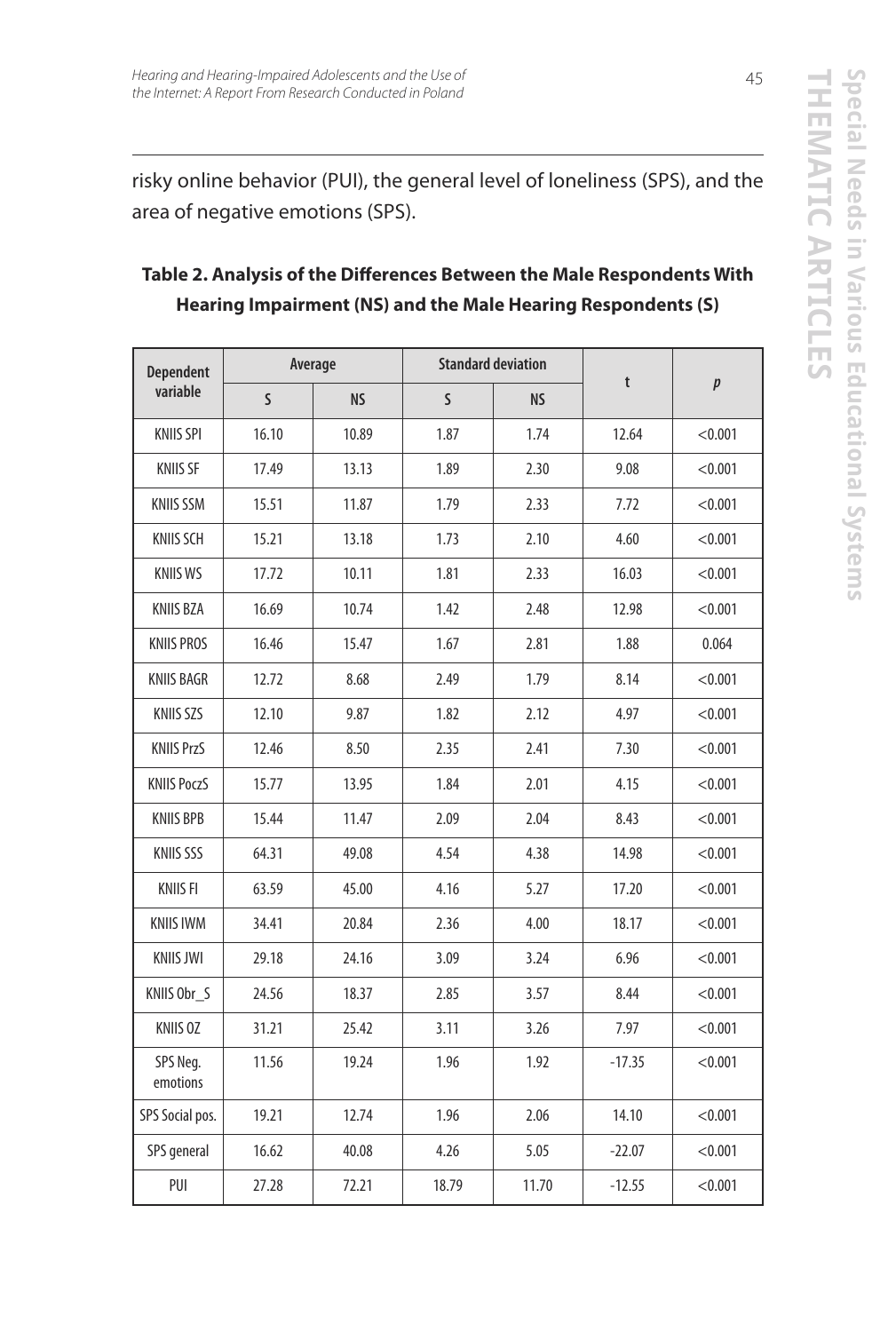46

The data on the differences between the boys with hearing impairment and the hearing boys are presented in Table 2. Analyzing the data in Table 2, it can be concluded that, as was the case with the girls, the hearing respondents achieved higher results in almost all areas of the questionnaires. This is especially visible in the results from the KNIIS in global self-esteem: (64.31 points for S and 49.08 points for NS) and interpersonal functioning (63.59 points for S and 45.00 points for NS). However, in the case of two areas, these proportions turned out to be completely inverted: in problematic Internet use, respondents with hearing impairment obtained an average of 72.21 points, while the group of hearing respondents reached only 27.28 points. It was similar in the case of a general sense of loneliness (40.08 points for NS and 16.62 points for S). The third and smallest difference concerned the area of negative emotions (19.24 points for NS and 11.56 points for S).

When comparing the two groups of adolescents, several differences can be identified, which are visible in the context of the above analysis. Between the group of hearing adolescents and respondents with hearing impairment, it was observed that they obtained different values for all the variables under study. What is particularly noticeable in the comparison of many of the analyzed areas is the drastically greater tendency for problematic Internet use in the group of respondents with hearing impairment. In addition, this group also showed higher scores for overall loneliness and negative emotions. In fact, on all scales on the KNIIS questionnaire, the group of respondents with hearing impairment scored lower than their hearing peers. On the other hand, it was the hearing people who had significantly higher values in terms of global self-esteem and interpersonal functioning.

As for the gender differences, they were not large among the hearing respondents. In the sphere of problematic use of the Internet, the girls were marginally better. They obtained statistically significantly higher results in terms of world image on the KNIIS and of social position on the SPS. The boys, on the other hand, achieved higher scores than the girls in general self-esteem and interpersonal functioning. In the group of respondents with hearing impairment, the girls obtained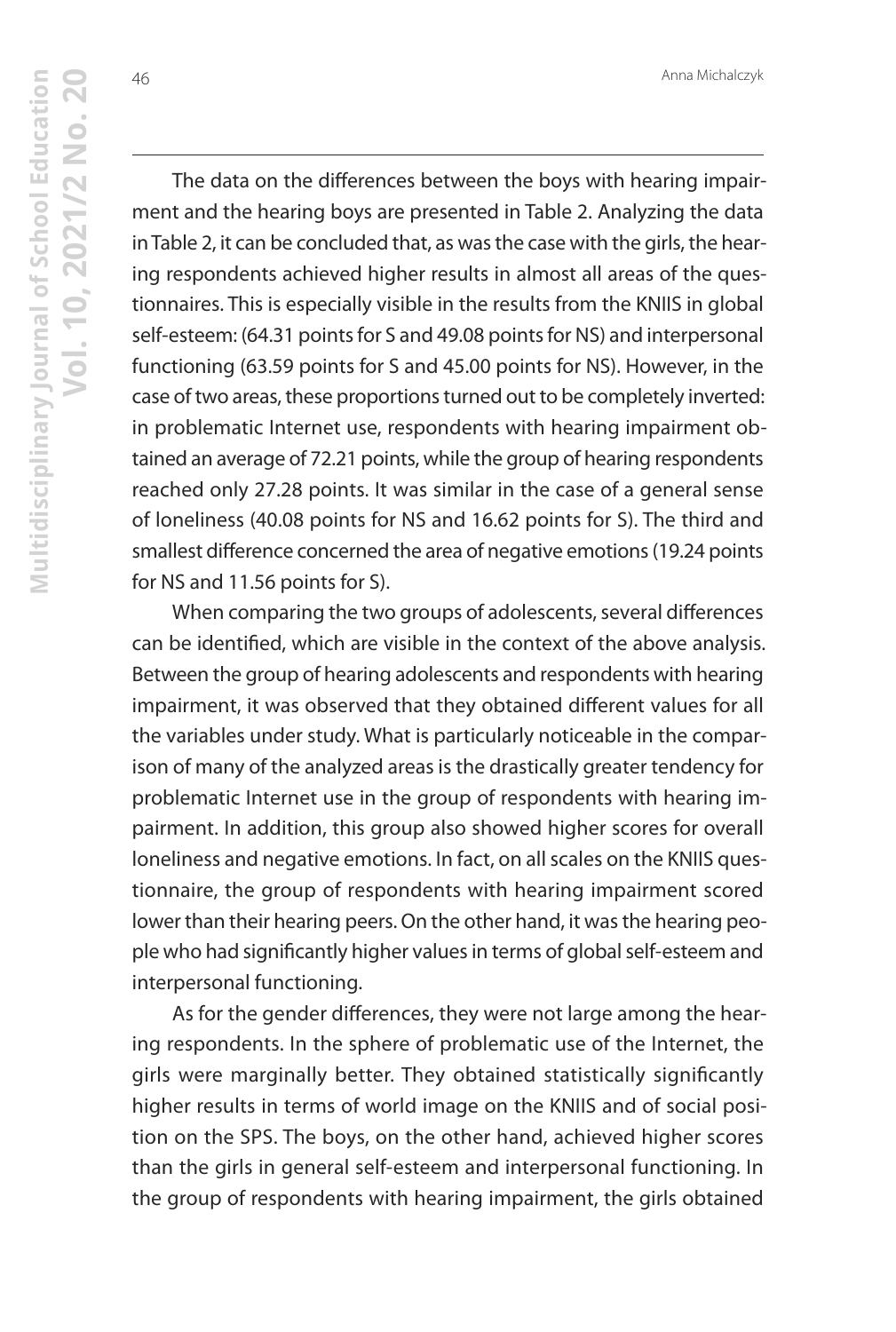statistically significantly higher results than the boys in a feeling of favor from the world and problematic use of the Internet (KNIIS). The boys showed higher scores than the girls in terms of prosociality, a sense of effectiveness, a lack of a sense of helplessness, "me towards others," and overall picture of life from the KNIIS questionnaire. All of the differences between the subgroup of hearing girls and that of girls with hearing impairment turned out to be statistically significant. However, the greatest disproportion concerned the problematic use of the Internet and a general feeling of loneliness – higher scores the girls with hearing impairment in this respect. On the other hand, the greatest disproportion between the two subgroups of boys concerned the problematic use of the Internet and a general feeling of loneliness, account the hearing-impaired respondents. All hearing and hearing-impaired respondents were asked about the type of content they sought on the Internet (Tables 3 and 4).

| Response                                       | <b>Number</b> | Percentage value |
|------------------------------------------------|---------------|------------------|
| A. Current news from the country and the world | 12            | 6%               |
| B. Auction services (online shops)             | 8             | 4%               |
| C. Music and/or films                          | 57            | 28.5%            |
| D. Online games                                | 61            | 30.5%            |
| E. Thematic forums                             | 4             | 2%               |
| F. Social networks                             | 35            | 17.5%            |
| G. Pornographic content                        | 12            | 6%               |
| H. Dating websites                             | 11            | 5.5%             |
| <b>TOTAL RESPONSES</b>                         | 200           | 100%             |

# **Table 3. Responses From the Hearing Adolescents About Using the Internet**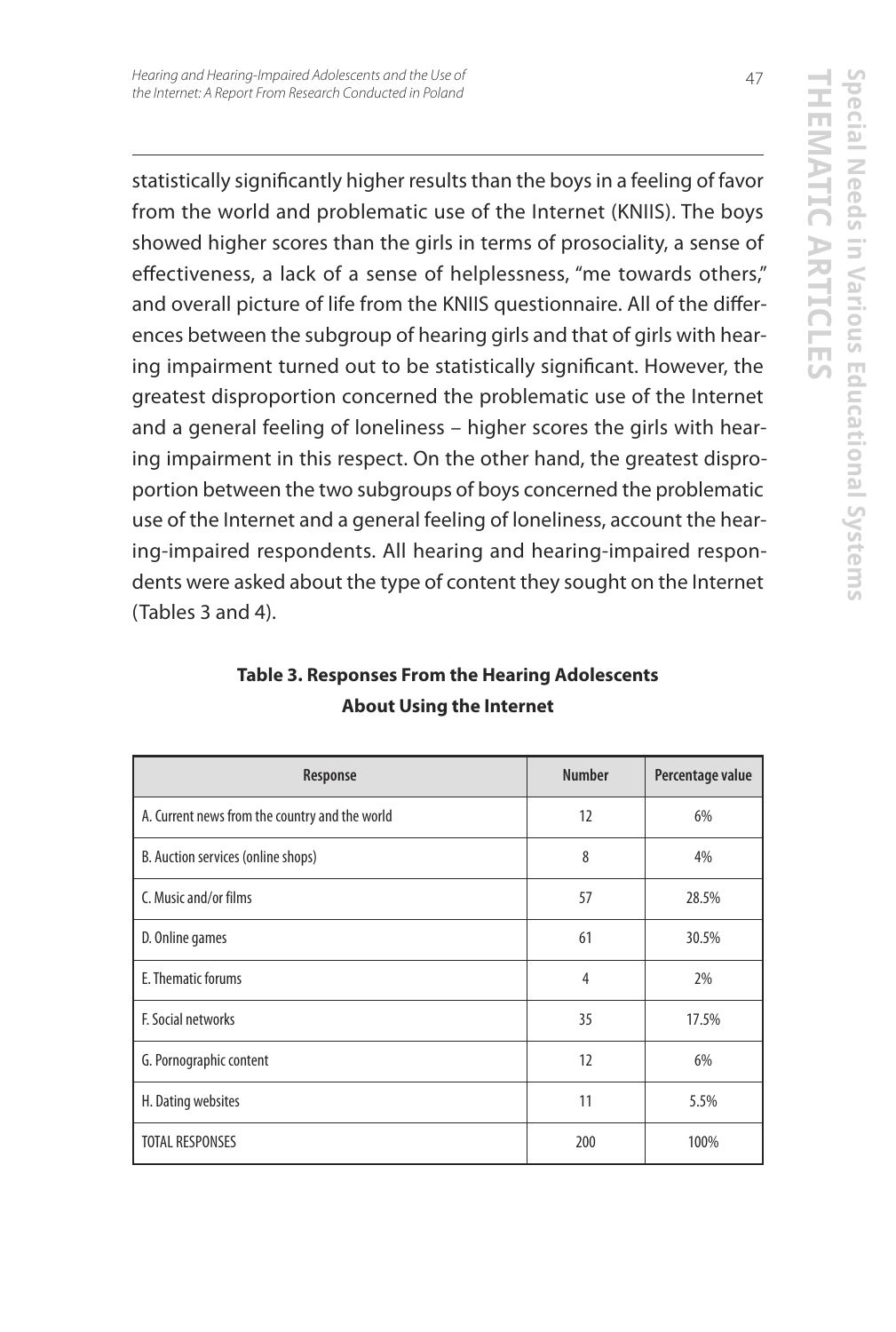| Response                                       | <b>Number</b> | Percentage value |
|------------------------------------------------|---------------|------------------|
| A. Current news from the country and the world | 72            | 20.3%            |
| B. Auction services (online shops)             | 6             | 1.7%             |
| C. Music and/or films                          | 10            | 2.8%             |
| D. Online games                                | 4             | 1.1%             |
| E. Thematic forums                             | 65            | 18.3%            |
| F. Social networks                             | 73            | 20.6%            |
| G. Pornographic content                        | 57            | 16.1%            |
| H. Dating websites                             | 68            | 19.1%            |
| <b>TOTAL RESPONSES</b>                         | 355           | 100%             |

## **Table 4. Responses From the Adolescents With Hearing Impairment About Using the Internet**

The analysis of the results (Tables 3 and 4) shows that there are different Internet-related needs in the two groups of respondents. In the case of hearing adolescents, there was a clear tendency to treat the Internet as a source of entertainment and pleasant leisure time. Almost one third respondents (30.5%) play online games, either alone or in groups of friends; 28.5% answerer declared that they mainly search for movies and music online, referring to the popular platforms YouTube, cda.pl or filmweb.pl; in third place was the need to use social networking sites (e.g., nasza-klasa.pl or facebook.pl). The responses from the respondents with hearing impairment were different. Among the main content which is particularly popular for this group of young people on the Internet, the most popular were current news from the country and the world and social networks (20.3% and 20.6%, respectively), thematic forums – mainly websites intended strictly for people with a hearing impairment, such as deaf.pl – (18.3%), as well as dating sites and pornographic content (19.1% and 16.1%, respectively). The clear difference in the expectations and needs of the respondent groups can be summarized as follows: the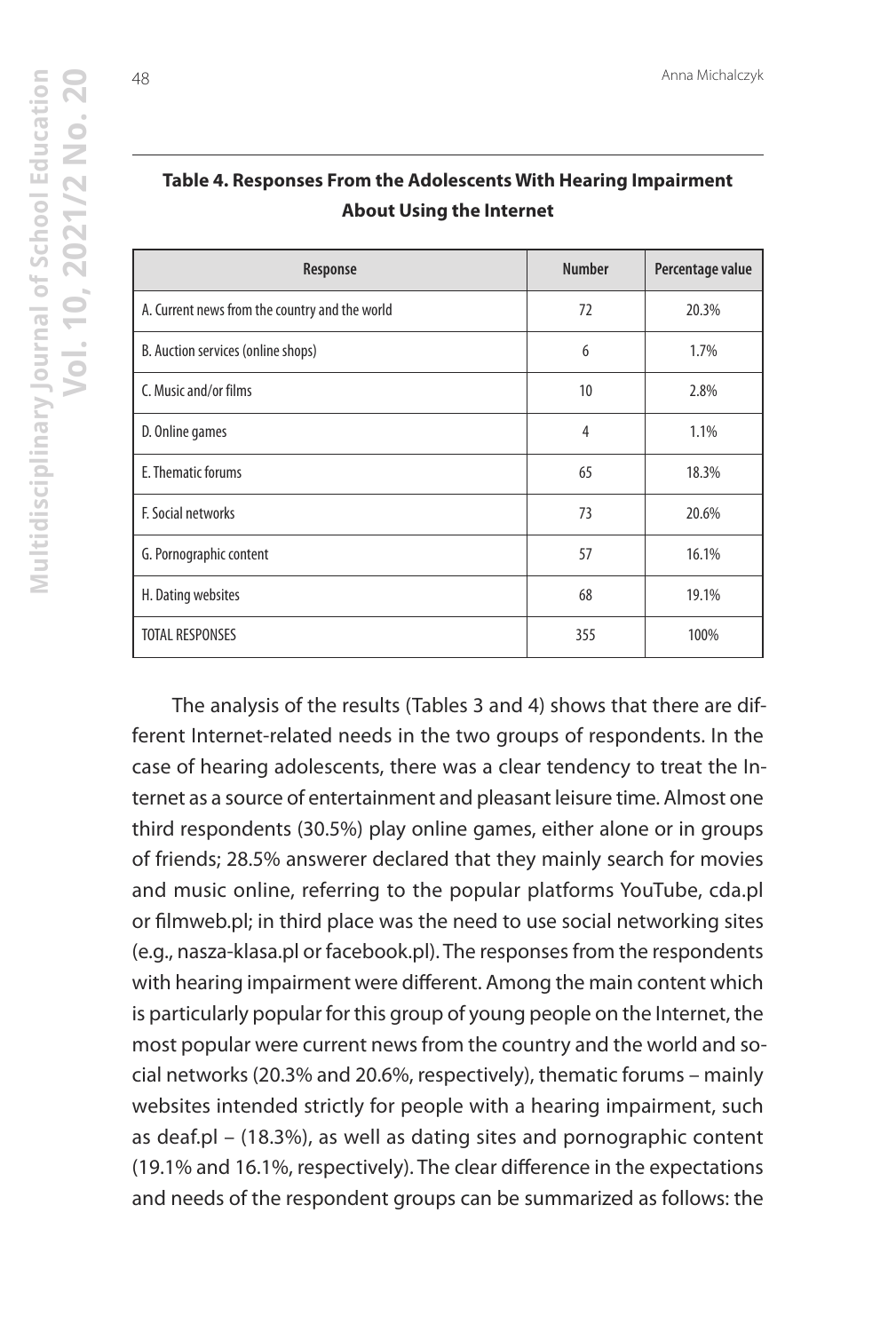hearing respondents most often search for entertainment content on the web, while the respondents with hearing impairment put more emphasis on searching the Internet for news and making contact with other people. The rationale behind this choice may be directly related to the special needs of a person with a hearing impairment. With access to websites offering news stories, which are usually even enriched with videos, a person with a hearing impairment is able to find out what the article or story is about. Unlike television, which transmits its content based mainly on the auditory channel, the Internet offers this group of recipients written content, photos, or videos that can be played repeatedly.

The respondents with hearing impairment also largely indicated Internet use related to direct contact with another person – thematic forums, dating sites, or social networking sites. These responses indicate an increased need to socialize and integrate with the rest of society. Due to their disability, face-to-face contact is not always possible, if only because of the language barrier (the predominance of a significant and profound degree of hearing loss), a feeling of shame, or being different from their interlocutors. The results clearly show a need to introduce deaf people to society and to promote inclusiveness in contact with them. These needs increase during adolescence and early adulthood. In order to counteract the feelings of alienation, isolation, and loneliness, it is advisable to surround young people with hearing impairments with kind attention and care and, if necessary, psychological support.

## **Discussion and Conclusion**

The period of adolescence is a unique time in a young person's life – demanding, difficult, and full of new challenges in many aspects of life. The search for acceptance, understanding or the satisfaction of one's own needs often becomes an overriding issue that significantly influences selfesteem. Comparing the two groups of respondents in terms of their online activity and the additional factors that determine this activity, it is easy to notice a main conclusion from the research undertaken.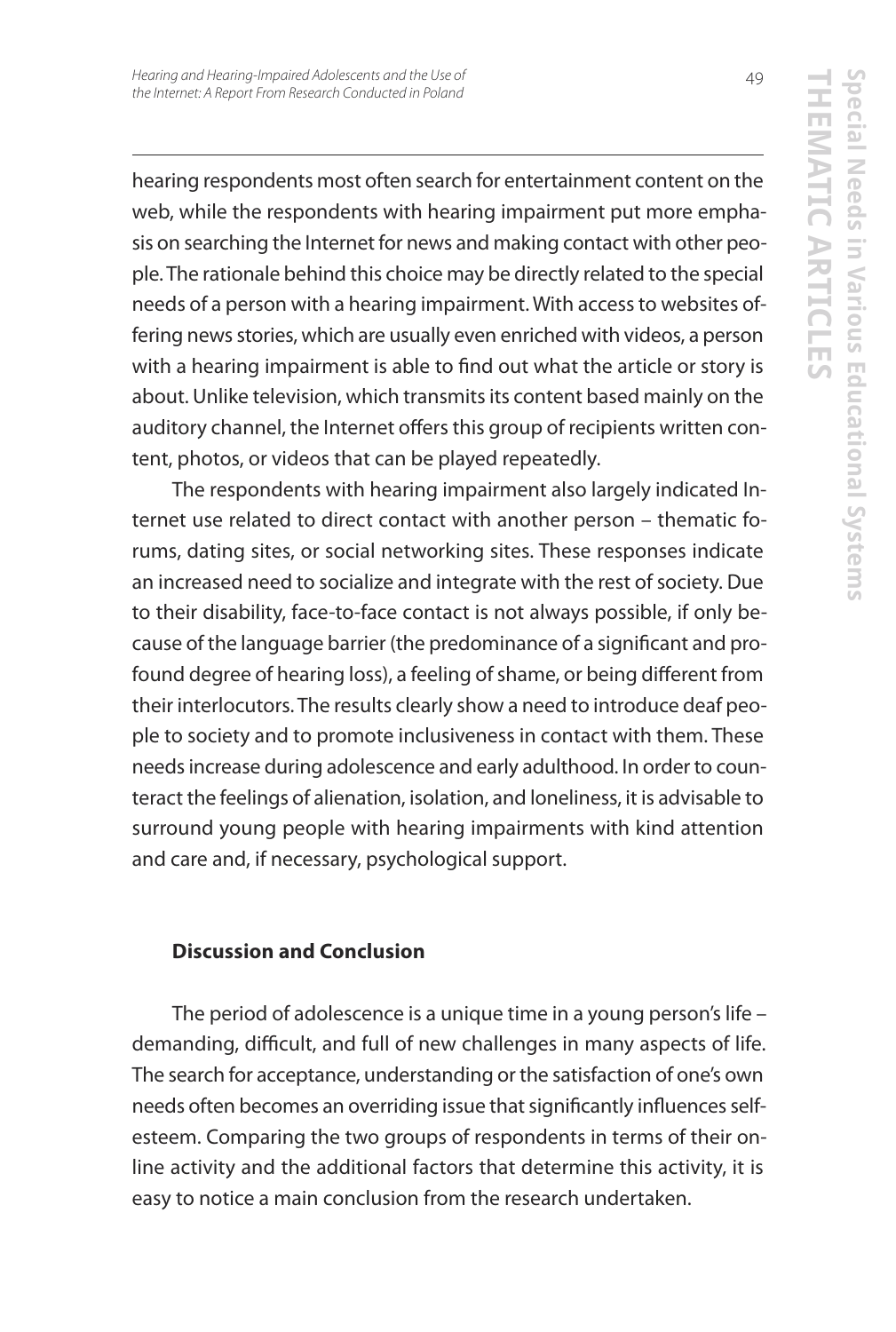50

Feelings of loneliness, rejection, and being misunderstood pushes young people into risky behaviors and significantly increases the risk of a range of addictions. Comparing the results in terms of the gender of the respondents, there is a clear difference between hearing and deaf respondents – the girls with hearing impairment obtained significantly lower values in almost every area of the questionnaires used. The clearest differences concerned interpersonal functioning (43.41 points for NS and 60.44 points for S), the global sphere/general self-esteem (50.59 points for NS and 61.06 points for S), and the feeling of receiving support from others (17.00 points for S and 10.32 points for NS). Higher scores for girls with hearing impairment were recorded only in the areas of risky online behavior (84.57 points for NS and 29.00 points for S), the general level of loneliness (40.49 NS and 14.81 S), and the area of negative emotions (19.22 points for NS and 10.86 points for S), which justifies the conclusions presented by the authors. In the case of the male subgroup of respondents, these relationships were similar. It was the hearing respondents who scored higher in almost all areas of the questionnaires used. This was especially visible in global self-esteem (64.31 points for S and 49.08 points for NS) and interpersonal functioning (63.59 points for S and 45.00 points for NS). However, in the case of two areas, these proportions turned out to be completely reversed: problematic Internet use (72.21 points for NS and 27.28 points for S) and a general feeling of loneliness (40.08 points for NS and 16.62 points for S). The last difference concerned the area of negative emotions (19.24 points for NS and 11.56 for S).

The research results indicate that selected personal factors determined the problematic use of the Internet in one case – the socio-moral sphere in hearing respondents – at a moderate level  $(32^{**})$  on the Pearson scale). Other personal factors did not correlate statistically significantly with the problematic use of the Internet in both groups. In terms of non-personal factors, two statistically significant correlations were found in the respondents with hearing impairment: a negative correlation between age and problematic Internet use (-23\* on the Pearson scale) and a significant correlation in terms of age and Internet use (84.57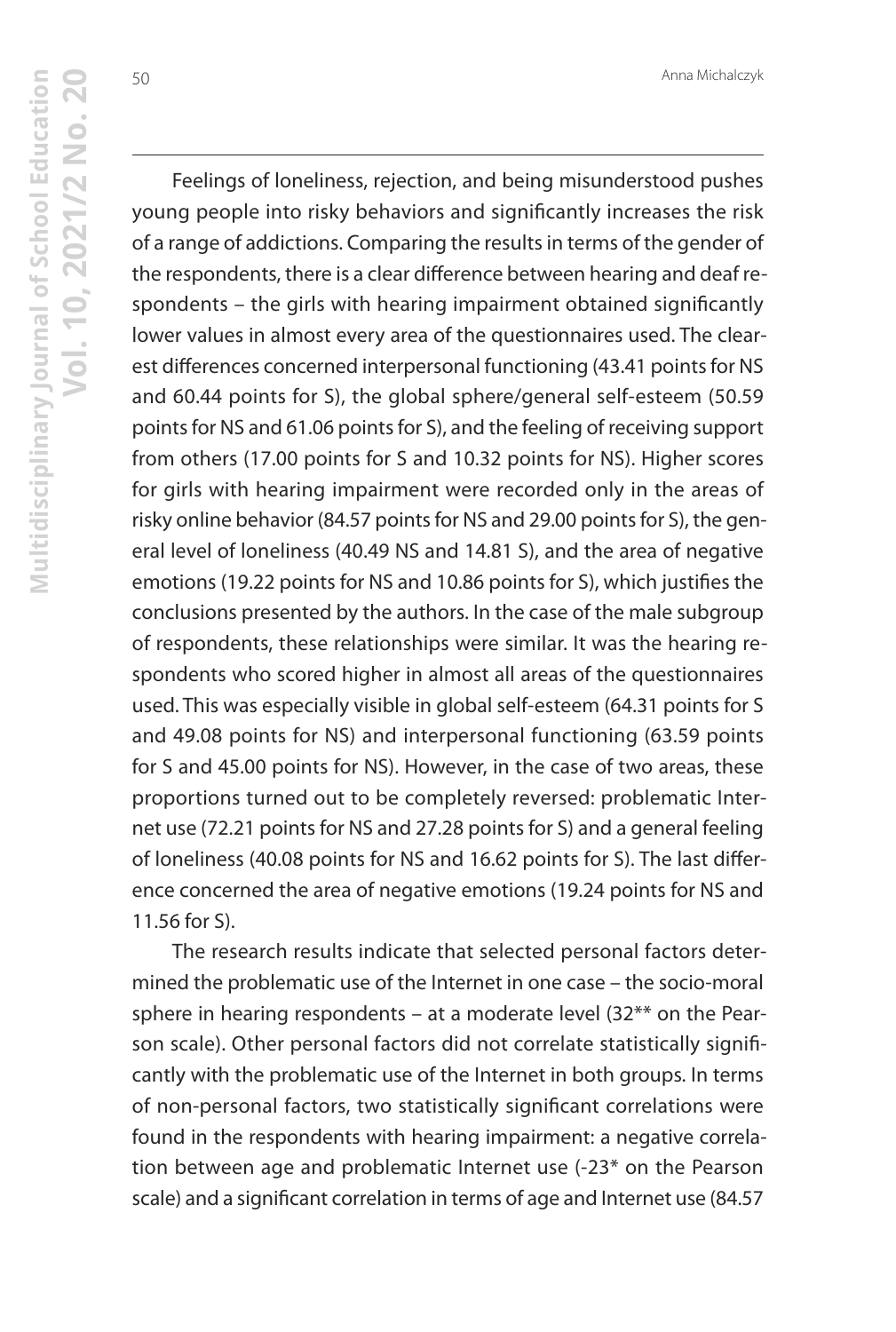points for F and 72.21 points for M). There were no statistically significant correlations in this area among the hearing respondents.

In summary, what is particularly noticeable across all the surveyed areas is the drastically greater tendency for problematic Internet use, a general feeling of loneliness, and negative emotions in the respondents with hearing impairment. As mentioned earlier, the feelings of loneliness, being misunderstood, and lacking communication with close family, which the deaf respondents complained of, certainly significantly strengthen these tendencies. This theory is supported by numerous studies showing the correlation of early childhood trauma with the tendency for addictions later in life (Schore, 1994; Higley & Linnoila, 1997; Teicher, 2000; Meaney, 2002). In view of these reports, it seems particularly important to sensitize parents to building a healthy relationship and bond with their own child. Even unconscious messages, behavior, or attitudes can increase children's feelings of rejection and loneliness. In the school environment, however, an issue worth considering could be regular meetings and workshops with an educator or psychologist who would help young people face the challenges and difficulties typical of adolescence. It would also be important to build young people's self-esteem during such meetings. Educators and teachers should also reassure them that in the event of any difficulties they can count on their support and, if necessary, they will be referred to appropriate institutions or specialists. Appropriate preventive measures can significantly contribute to reducing the difficulties of adolescents with hearing impairment, which were so clearly visible in the course of the research.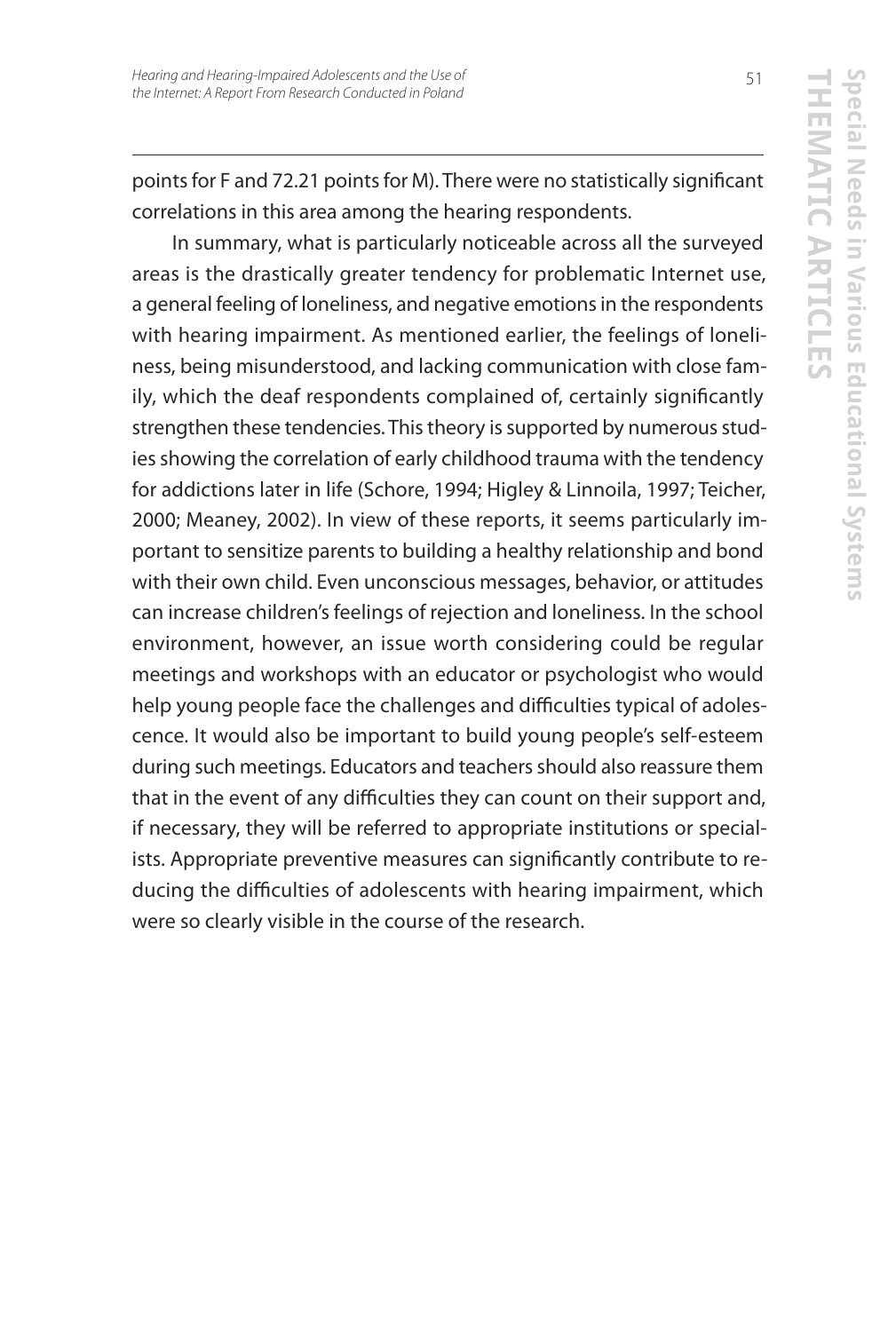#### **References**

- Allen, S., Yen, Z., & Archbold, S. (2016). Educational Services for Deaf Children in Europe: Views and Experiences of Parents. The Ear Foundation.
- Aronson, E. (2009). Człowiek istota społeczna [The Social Animal]. PWN.
- Augustynek, A. (2010). Psychologia. Jak ślimak piął się pod górę [Psychology: How the Snail Climbs Uphill]. Difin.
- Barłóg, M. J. (2015). Relationship Between Personality and Internet Addiction. Hygeia Public Health, 50(1), 197–202.
- Bartnikowska, U. (2010). Sytuacja społeczna i rodzinna słyszących dzieci niesłyszących rodziców [Social and Family Situation of Hearing Children of Deaf Parents]. Akapit.
- Calderon, R., & Greenberg, M. T. (2003). Social and Emotional Development of Deaf Children: Family, School, and Program Effects. In M. Marschark & P. E. Spencer (Eds.), The Oxford Handbook of Deaf Studies, Language, and Education. Oxford University Press.
- Cano, S., Penenory, V., Collazas, C. A., & Albiol-Perez, S. (2020). Designing Internet of Tangible Things for Children with Hearing Impairment. Information, 11(70), 2-13.
- Castellacci, F., & Tyeito, V., (2018). Internet Use and Well-Being: A Survey and a Theoretical Framework. Research Policy, 47(1), 308–325. https://doi.org/10.1016/j.respol.2017.11.007
- Cytowska, B. (2012). Trudne drogi adaptacji, wątki emancypacyjne w analizie sytuacji dorosłych osób z niepełnosprawnością intelektualną we współczesnym społeczeństwie polskim [Difficult Paths to Acceptance: Emancipation Motives in the Analysis of the Situation of Adults with Intellectual Disability in Contemporary Polish Society]. Impuls.
- Czyż, A., & Plutecka, K. (2018). Zarys audiofonologii edukacyjnej [Outline of Educational Audiophonology]. Uniwersytet Pedagogiczny.
- Daniels, S. (2019). The International Deaf Children's Society Says the Research, conducted for…to the isolation and loneliness that many deaf children and young, source: https://www.ncds.org.uk/dist/images/ndcs-logo.png/ [access: 22.12.220].
- Dyck, M. J., & Denver, E. (2003). Can the Emotion Recognition Ability of Deaf Children Be Enhanced? A Pilot Study. Journal of Deaf Studies and Deaf Education, 8(3) 348–356.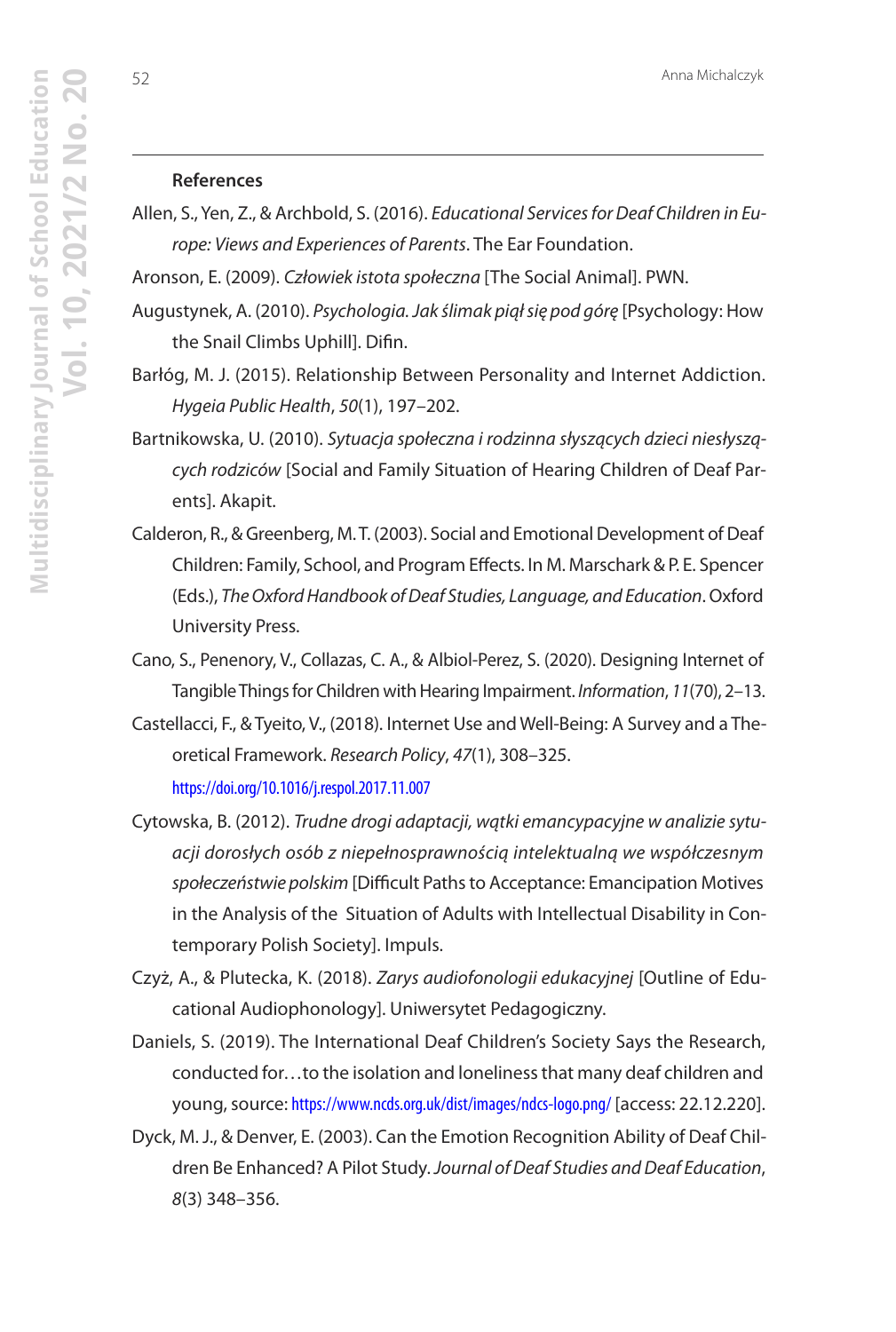- Fellinger, J., Holzinger, D., & Pollard, R. (2012). Mental Health of Deaf People. The Lancet, 379(9820), 1037–1044.
- Gebrekirstos, M., Savolainen, H., Lehtomaki, E., & Kuorelahti, M. (2016). The Self-Concept of Deaf/Hard-Of-Hearing and Hearing Students. Journal of Deaf Studies and Deaf Education, 21(4), 345–351. DOI:10.1093/deafed/enw041.
- Greenfield, M. (2011). The Addictive Properties of Internet Usage. In K. S. Young, N. Abreu (Eds.), Internet Addiction: A Handbook and Guide to Evaluation and Treatment. John Wiley and Sons.
- Gołek, B., & Wysocka, E. (2011). Kwestionariusz Nastawień Intrapersonalnych, Interpersonalnych i Nastawień Wobec świata (KNIIS) [The Questionnaire on Intrapersonal and Interpersonal Attitudes and Those Towards the World]. Krakowskie Towarzystwo Edukacyjne.
- Higley, J. D., & Linnoila, M. (1997). Low Central Nervous System Serotonergic Activity Is Traitlike and Correlates With Impulsive Behavior. Annals of the New York Academy of Science, Vol. 836, 39.
- Holmstrom, I., & Schonstrom, K. (2017). Resources for Deaf and Hard-Of-Hearing Students in Mainstream Schools in Sweden: A Survey. Deafness & Educational International, 19(1), 29–39. https://doi.org/10.1080/14643154.2017.1292670
- Jagoszewska, I. (2016). W poszukiwaniu drogi do emancypacji oczekiwania niesłyszących [In Search For Ways of Emancipation – Expectations of the Deaf]. Interdyscyplinarne Konteksty Pedagogiki Specjalnej, 12, 135–163.
- Jaiyeola, M. T., & Adeyemo, A. A. (2018). Quality of Life of Deaf and Hard–Of-Hearing Students in Ibadan Metropolis, Nigeria. PLOS One, 13(1), 1-11. https://doi.org/10.1371/journal.pone.0190130
- Kim, E. J., Namkoong, K., Ku, T., & Kim, S. J. (2008). The Relationship Between Online Game Addiction and Aggression, Self-Control, and Narcissistic Personality Traits. Eur Psychiatry, Apr. 23(3), 212-228.
- King, B., & Minium, E. (2009). Statystyka dla psychologów i pedagogów [Statistics for Psychologists and Educators]. PWN.
- Knoors, H., Brons, M., & Marschark, M. (Eds.). (2019). Deaf Education Beyond the Western World. Oxford University Press.
- Kobosko, J. (2018). Tożsamość społeczno kulturowa a samoocena osób głuchych z implantem ślimakowym, komunikujących się w języku polskim fonicznym – badania wstępne [The sociocultural identity of deaf persons with a cochlear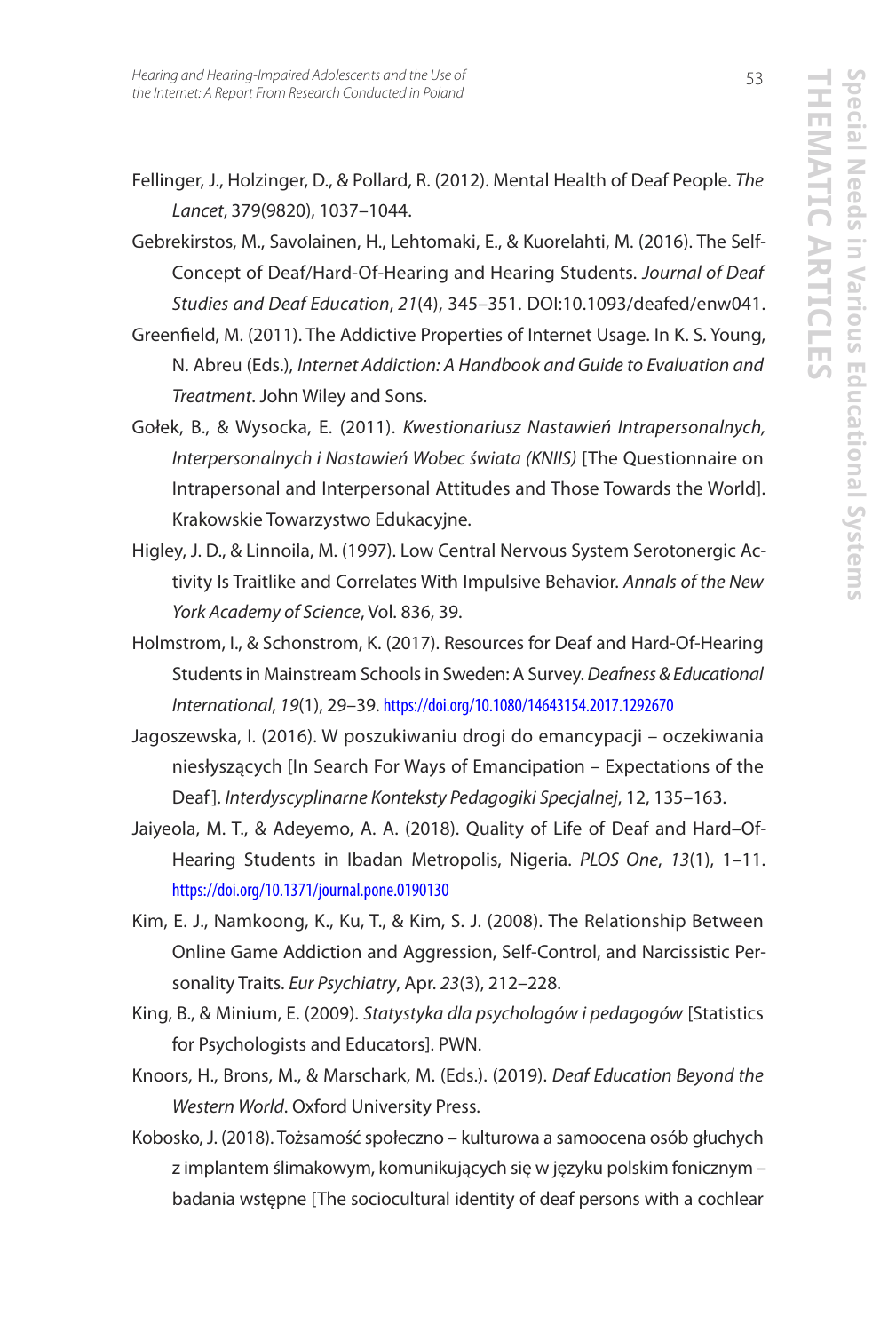implant using Polish phonic language and their self-esteem – a preliminary study]. Edukacja, 147(4), 125–135.

Krakowiak, K., & Dziurda-Multan, A. (2006). "Nie głos ale słowo" ... Przekraczanie barier w wychowaniu osób z uszkodzeniami słuchu ["Not a Voice, but a Word" … Overcoming Barriers in Educating People With Hearing Impairment].

Katolicki Uniwersytet Lubelski.

Krause, A. (2011). Współczesne paradygmaty pedagogiki specjalnej [Contemporary Paradigms of Special Needs Education]. Impuls.

Livingstone, S., Haddon, L., Görzig, A., & Ólafsson, K. (2011). Risks and Safety on the Internet – The Perspective of European Children: Full Findings and Policy Implications From the EU Kids Online Survey of 9–16-Year-Olds and Their Parents in 25 Countries. European Community Safer Internet Plus Programme. Report.

Long, J., Attuguayefio, T., & Hudson, J. L. (2021). Factors Associated with Anxiety Symptoms in Australian Deaf or Hard–Of-Hearing Children. The Journal of Deaf Studies and Deaf Education, Vol. 26, 13–20. https://doi.org/10.1093/deafed/enaa035

Majchrzak, P. (2010). Psychospołeczne skutki użytkowania Internetu. In N. Ogińska-Bulik (Ed.), Meandry wykluczenia społecznego [Social and Psychological Effects of Internet Use in the Concept of Social Exclusion]. WWSP & TWP.

Makaruk, K., & Wójcik, S. (2013). Nadużywanie Internetu przez młodzież: wyniki badania EU NETAD [Internet Addictive Behaviour Among Adolescents: Results of EU NETAD Research]. Dziecko Krzywdzone: teoria, badania, praktyka. 12/1, 35–48.

McDool, E., Powell, P., Roberts, J., & Taylor, K. (2020). The Internet and Children's Psychological Wellbeing. Journal of Health Economics, 69(1), 308–325. https://doi.org/10.1016/j.jhealeco.2019.102274

McKee, M., Schlehofer, D., & Thew, D. (2013). Ethical Issues in Conducting Research With Deaf Populations. American Journal of Public Health, 103(12), 2174–2178.

Meaney, M. J. (2002). Environmental Regulation of the Development of Mesolimbic Dopamine Systems: A Neurobiological Mechanism for Vulnerability to Drug Abuse? Psychoneuroendocrinology, Vol. 27, 127–138.

Mekonnen, M., Savolainen, H., Lehtomaki, E., & Kuorelahti, M. (2015). Socio-emotional Problems Experienced by Deaf and Hard–Of-Hearing Students in Ethiopia. Journal Deafness & Education International, 17(3), 155–162.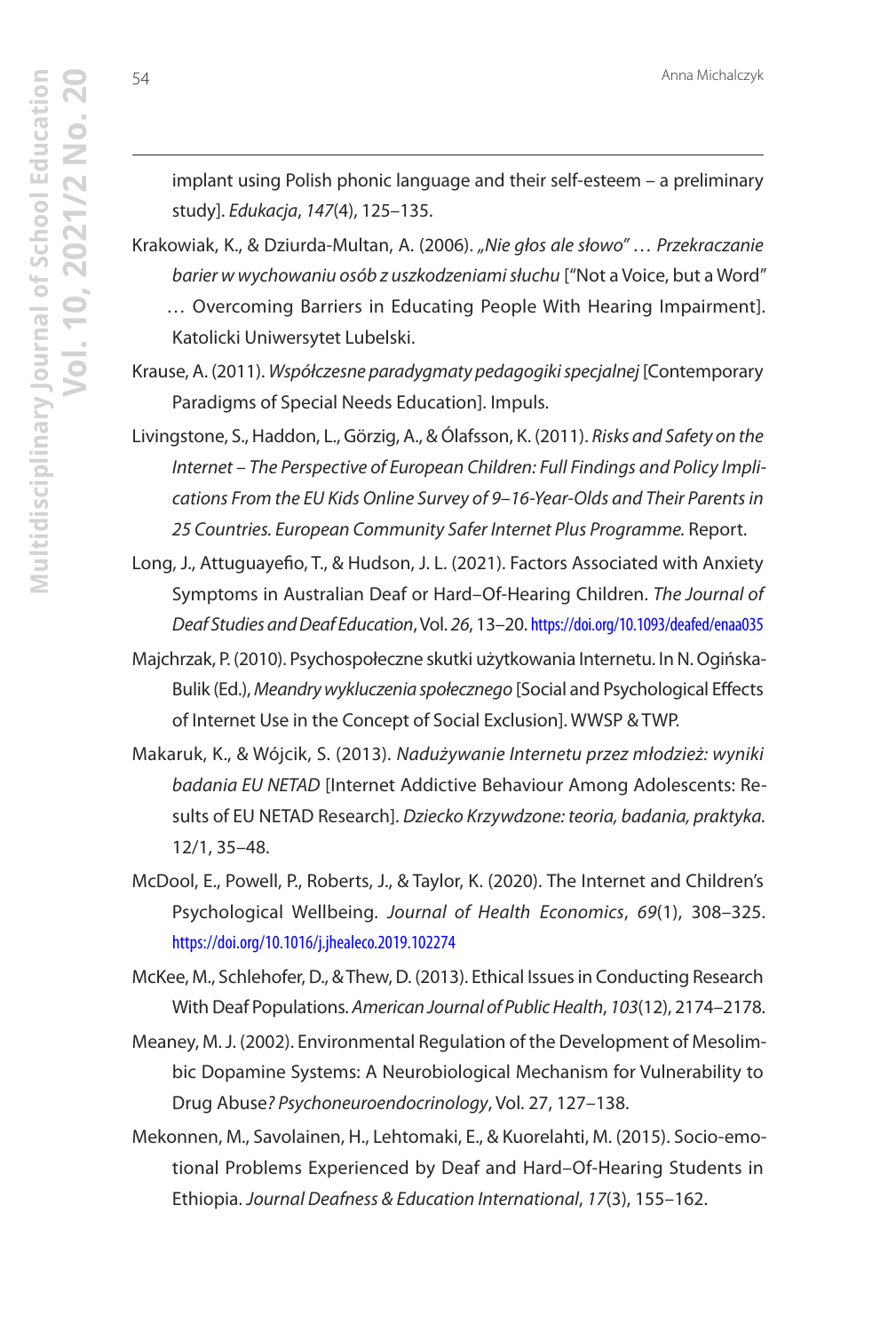- Morbitzer, J. (2018). W poszukiwaniu nowych (meta)modeli edukacji w XXI wieku [In Search of New (Meta)Models of Education in the 21st Century). Studia Edukacyjne, 50, 1–23.
- Movallali, G., Mousavi, Z., & Hakimi-Rad, E. (2018). Feeling of Loneliness in Deaf Adolescents: The Effect of an Online Life Skills Program. European Journal of Social Sciences, 12(1), 131–137.
- Padden, C. (2015). Communication. In B. Reiss, R. Adams, & D. Serlin (Eds.), Keywords in Disability Studies. NYU Press.
- Plutecka, K. (2015). Zmiany społeczne w polskiej surdopedagogice [Social Changes in Polish Superpedagogy]. Niepełnosprawność i Rehabilitacja, 15(2), 3–15.
- Podgórska-Jachnik, D. (2002). Zastosowanie planu "kwadratu łacińskiego" w badaniach ekperymentalnych w pedagogice specjalnej [The Use of Latin-Square Designs in Experimental Research in Special Education]. In J. Pańczyk (Ed.), Forum Pedagogów Specjalnych XXI Wieku, Vol. 2. Uniwersytet Łódzki.
- Podgórska-Jachnik, D. (2013). Głusi, emancypacje [The Deaf, Emancipations]. Uniwersytet Łódzki.
- Poprawa, R. (2012). Problematyczne używanie Internetu symptomy i metoda diagnozy. Badania wśród dorastającej młodzieży [Problematic Internet Use – Symptoms And Diagnostic Method: A Study Among Teenagers]. Psychologia Jakości Życia, 11(1), 57–82.
- Ranaeiy, S., Reza Taghavi, M., & Ali Goodarzi, M. (2016). The Effect of Loneliness on Social Networking Site Use and Its Related Behaviors. Global Journal of Health Science, 8(8), 162–173. https:/doi: 10.5539/gjhs.v8n8p162

Schore, A. N. (1994). Affect Regulation and the Origin of the Self. Hillsdale.

Snoddon, K. (2020). "It Seemed Like if You Chose Sign Language You Were Going To Be Punished'': A Narrative Case Study of Participant Experiences With Supporting a Deaf Child in Ontario Early Childhood Education and Care. Deafness & Education International, 22(4), 1–20.

https://doi.org/10.1080/14643154.2020.1840763

- Stachyra, J. (2010). Zdolności poznawcze i możliwości umysłowe uczniów z uszkodzonym słuchem [Cognitive Abilities and Mental Capabilities of Hearing-Impaired Students]. Uniwersytet Marii Curie-Skłodowskiej.
- Teicher, M. H. (2000). Wounds That Time Will not Heal: The Neurobiology of Child Abuse. Cerebrum: The Dana Forum on Brain Science, 2(4).